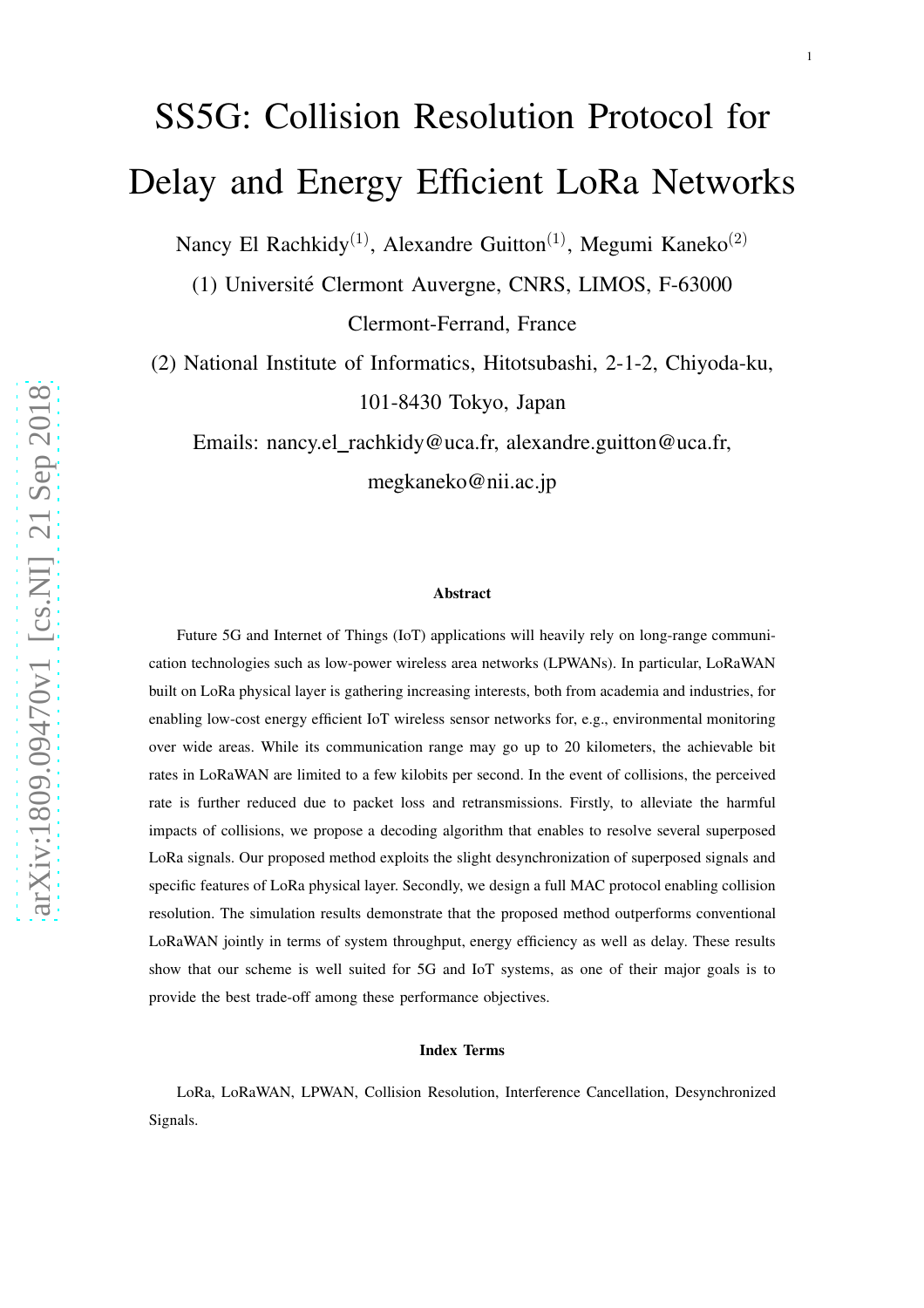#### I. INTRODUCTION

Long-range low-power communication technologies such as LoRa [\[1\]](#page-25-0), Sigfox [\[2\]](#page-25-1), and Ingenu [\[3\]](#page-25-2), are becoming widely used in Low-Power Wide Area Networks (LPWANs) [\[4\]](#page-25-3), [\[5\]](#page-25-4), [\[6\]](#page-25-5). These technologies enable to cover extensive zones with very low energy consumption and are thus attractive technologies for supporting the future Internet of Things (IoT) communications and applications, in particular environmental monitoring [\[7\]](#page-25-6), [\[8\]](#page-25-7), [\[9\]](#page-25-8).

LoRa [\[1\]](#page-25-0) is a recent physical layer for LPWANs making use of Chirp Spread Spectrum (CSS) modulations, which can adaptively extend the communication range by reducing the achievable throughput. On top of this LoRa physical layer, LoRaWAN [\[10\]](#page-25-9) defines a simple MAC protocol based on open specification, which allows end-devices to communicate to a network server through gateways, but with a small duty-cycle (e.g., 1%). Thus, end-devices can save energy, and the network lifetime is increased. The main issue in LoRa and LoRaWAN is their throughput limitation: the indicative physical bitrate varies between 250 and 11000 bps [\[11\]](#page-25-10). Moreover, when two end-devices transmit simultaneously using the same parameters such as channel, Spreading Factor (SF), and are received by the gateway with a similar power, a collision occurs and none of the signals are decoded by LoRa. Thus, both end-devices have to retransmit, which further reduces their achievable throughput.

So far, a number of works have focused on channel and SF allocation issues for the uplink transmissions of LoRa systems, among which [\[12\]](#page-25-11), [\[13\]](#page-25-12), [\[14\]](#page-25-13). Most of these methods rely on a centralized scheduling unit at the gateway. The feasibility of large-scale LoRa networks has been analyzed in [\[15\]](#page-25-14), [\[16\]](#page-25-15), in particular the effect of co-SF interferences as a large number of end-devices may use the same SF at the same time. Most previous works consider SFs to be orthogonal, but recently, various experiments and analysis have pointed out the impact of imperfect orthogonality of SFs whereby devices using different SFs may interfere among themselves [\[17\]](#page-25-16), [\[18\]](#page-25-17), [\[19\]](#page-25-18).

To alleviate the large performance degradations due to co-SF interferences, we have proposed in [\[20\]](#page-25-19) a method for decoding superposed LoRa signals by exploiting the specific features of LoRa signals. The proposed algorithm was shown to provide significant performance enhancements in terms of achievable throughput, for different SF levels. However, the algorithm in [\[20\]](#page-25-19) was solely designed to handle two superposed LoRa signals and we did not consider any MAC protocol.

Therefore, in this work, we extend our preliminary proposal of [\[20\]](#page-25-19) by designing a general decoding algorithm for several signals, which is far more intricate than the restrictive case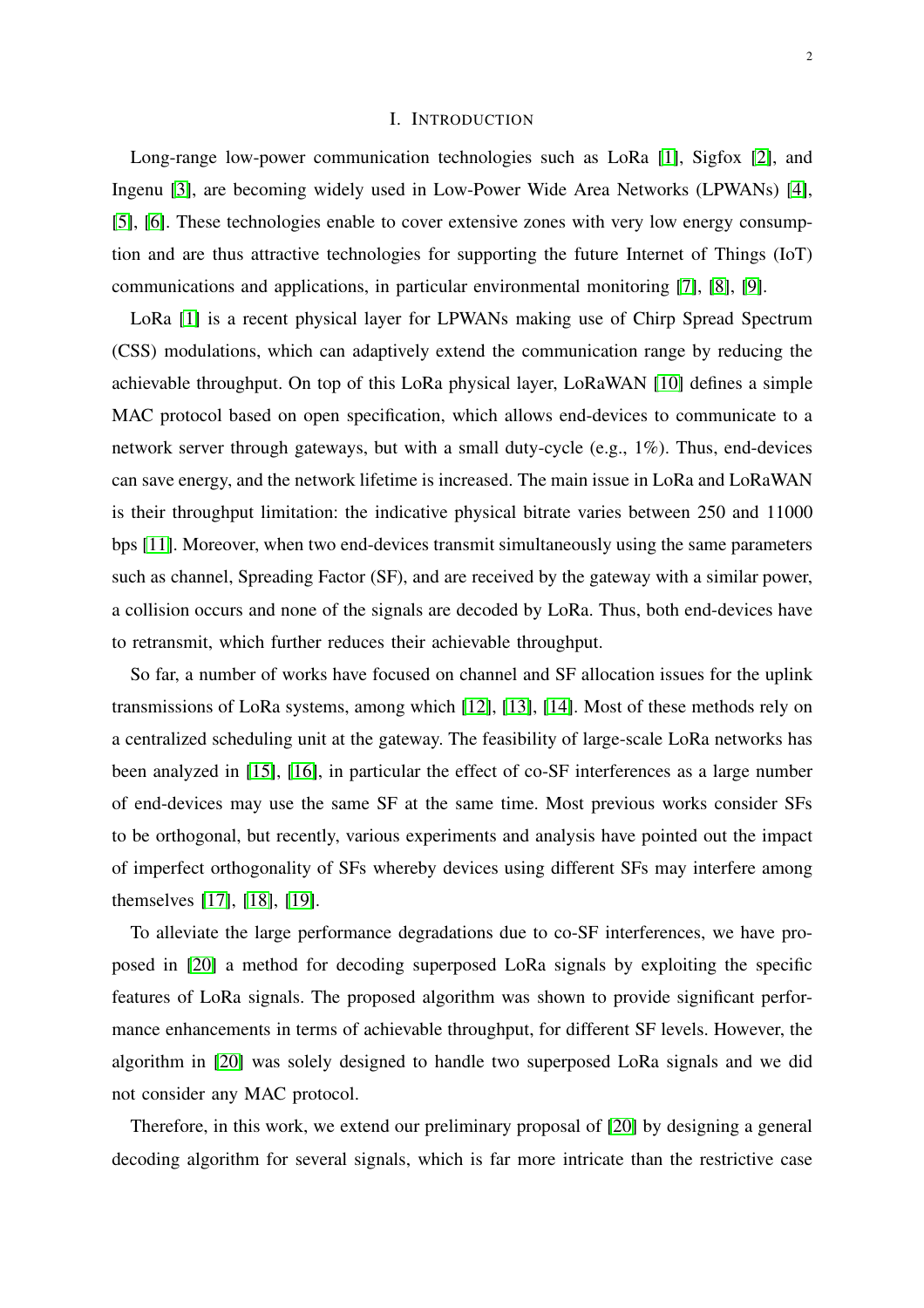of two superposed signals. In addition, we propose a tailored MAC protocol on top of our decoding algorithm. In particular, we show that it is possible to retrieve the frames from superposed signals that are slightly desynchronized, with reasonable assumptions on the hardware.

Our contributions are three-fold. Firstly, we propose an algorithm that is able to cancel the collision between two collided signals and thus retrieve entire frames without any loss. We then generalize this algorithm for retrieving several collided frames that are sent by several end-devices. Secondly, we propose a MAC layer slotted with beacons in order to allow synchronized transmissions (and to compensate for the drifting of the end-devices). This MAC layer divides time into slots in which several end-devices might send slightly desynchronized frames. Thirdly, we propose a Cyclic Redundancy Check (CRC) decoding scheme that can be applied in order to decode the few frames that our algorithm was unable to decode.

The structure of this paper is as follows. Section [II](#page-2-0) describes the LoRaWAN technology with the LoRa physical layer and the LoRaWAN MAC layer. Section [III](#page-5-0) presents the proposed decoding algorithm designed to correctly decode the collided frames, followed by the proposed MAC layer in Section [IV.](#page-15-0) Section [V](#page-17-0) shows the simulation parameters we use and the results we obtained. Finally, Section [VI](#page-24-0) concludes the paper.

## II. LORAWAN DESCRIPTION

<span id="page-2-0"></span>In the following, we first describe the LoRa physical layer, which is the main focus of our paper. Then, we describe the LoRaWAN MAC protocol.

## *A. LoRa*

LoRa [\[1\]](#page-25-0) is a physical layer technology for LPWAN, based on a Chirp-Spread Spectrum (CSS) modulation. Each LoRa chirp consists of a linear frequency sweep. The duration of the sweep is called symbol duration (SD), and depends on the value of the spreading factor SF and on the bandwidth  $BW$ . The sweep is performed over the whole bandwidth  $BW$ . Chirps are either up-chirps, where the frequency sweep is increasing, and down-chirps, where the frequency sweep is decreasing.

Each chirp is a symbol and can encode  $2^{SF}$  possible values. This is achieved by shifting the sweep by the symbol value, as shown on Figure [1](#page-3-0) for an up-chirp. From the sharp edge in the instantaneous frequency trajectory [\[21\]](#page-25-20), and assuming that the receiver is synchronized with the transmitter, the receiver can compute the symbol value as the shift in the frequency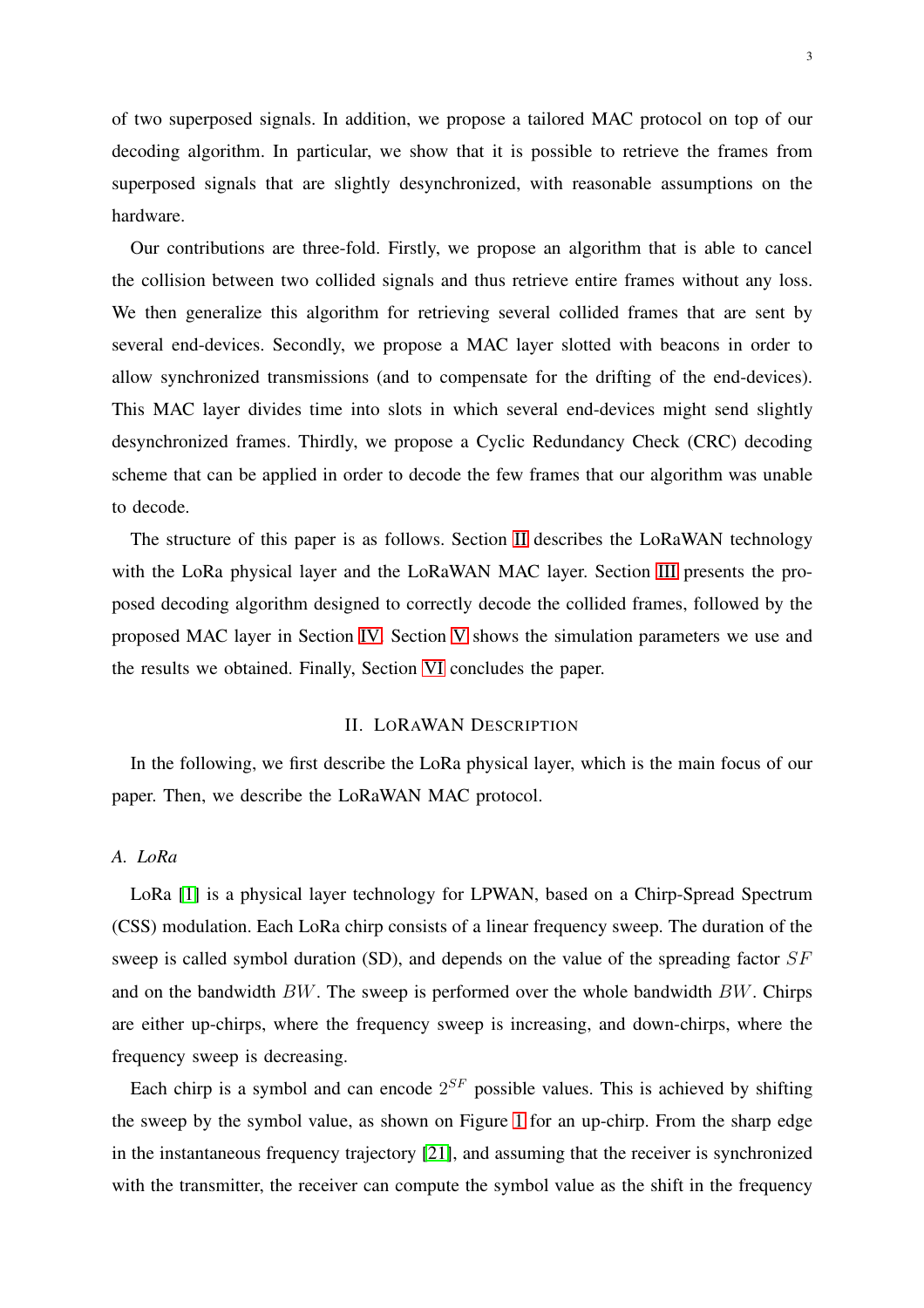at the beginning of the symbol. The symbol value of an up-chirp is also proportional to the remaining time between the sharp frequency edge and the end of the symbol, as shown on Figure [1.](#page-3-0) The symbol value of a down-chirp is proportional to the time between the beginning of the symbol and the sharp frequency edge.



<span id="page-3-0"></span>Figure 1. Example of a single LoRa up-chirp. Computing the symbol value requires knowing the symbol start time and the initial frequency, or the sharp frequency edge and the symbol end time.

To decode a symbol, the receiver needs to know the frontier of the symbol. Thus, LoRa synchronizes the transmitter and the receiver by using a preamble of a few symbols. In the case of uplink communications, the preamble consists of three parts: (i) a series of up-chirps (generally six), each having a symbol value of 0, (ii) two up-chirps encoding the sync word, which is a network identification, and (iii) two and a quarter down-chirps, used to identify the end of the preamble. The payload and a CRC follow the preamble, and are encoded using up-chirps. LoRa allows an explicit header mode, which inserts a header between the preamble and the payload. This header contains the payload length, the coding rate, and an optional header CRC.

Figure [2](#page-4-0) shows an example of an uplink communication with a shorten preamble (two up-chirps instead of six, no sync word, and one down-chirp instead of two and a quarter) and a few data symbols (four symbols). We chose SF3 for the sake of simplicity, leading to  $2^{SF} = 8$  possible values per symbol. Let us assume that a desynchronized node starts receiving the preamble, not necessarily at the exact beginning of the preamble. The node detects a sharp frequency edge of the preamble, which indicates the frontier of a symbol.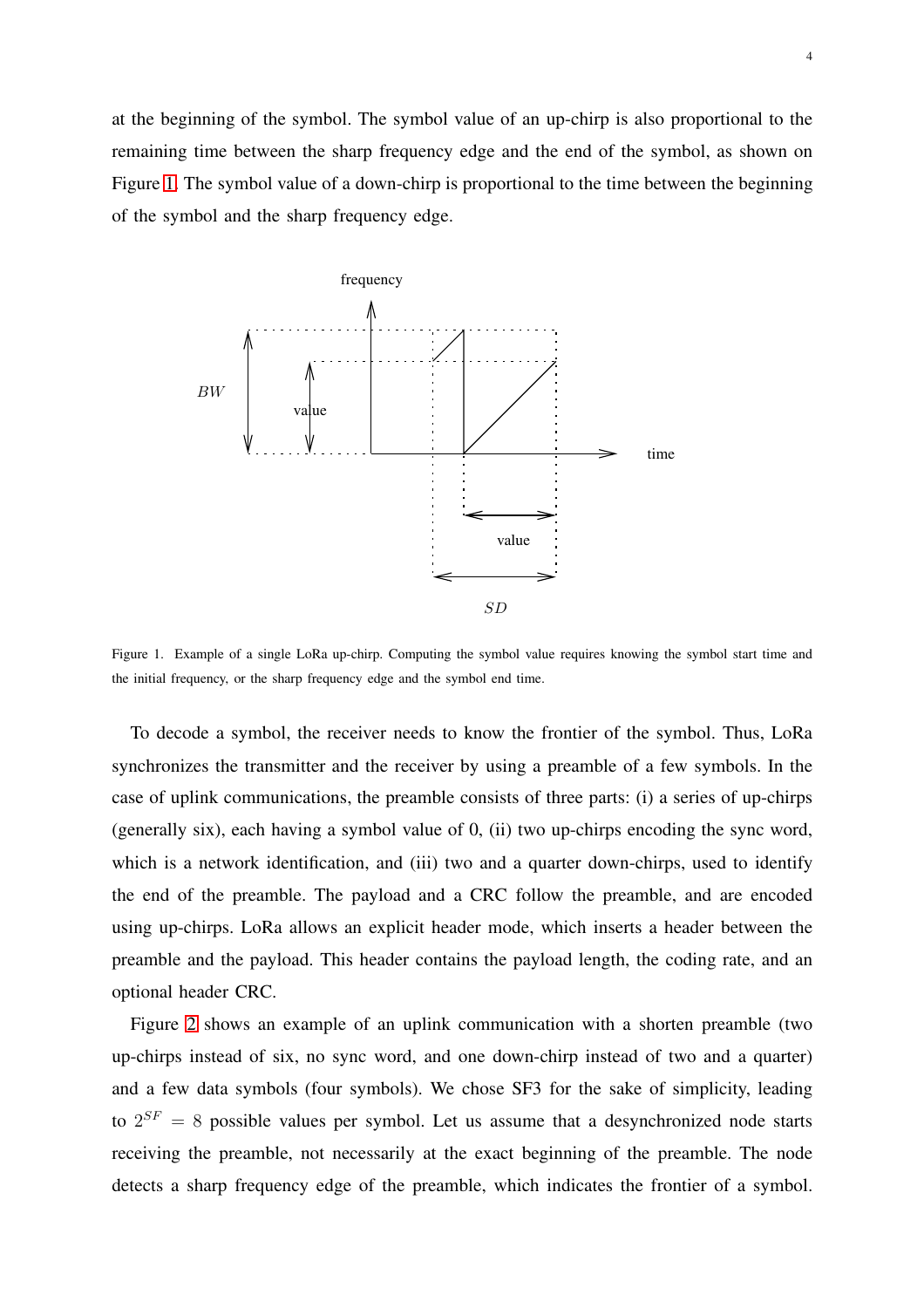From this information, the receiver can synchronize itself according to the transmitter. The end of the preamble is detected by the inversion of the chirps. Then, the payload is decoded. PSfrag replace *Hethis* example, the data symbols are 6, 0, 4, 4.



<span id="page-4-0"></span>Figure 2. Example of a LoRa uplink frame, with a short preamble and four data symbols, with SF3. The receiver synchronizes itself with the sender during the preamble.

#### *B. LoRaWAN*

LoRaWAN (in version 1.0 [\[22\]](#page-26-0) or in version 1.1 [\[10\]](#page-25-9)) is a simple MAC layer. It is based on the LoRa physical layer. The topology defined in LoRaWAN is a star topology where end-devices are connected to a network server through relays called gateways. The communication technology between the end-devices and the gateways is based on CSS modulations. Moreover, LoRaWAN defines three classes for end-devices: class A is for lowpower uplink communications, class B is for delay-guaranteed downlink communications, and class C is for end-devices without energy constraints. In class A, which is the only mandatory class, the end-devices are energy-efficient. In this class, the end-devices can transmit at any time using ALOHA mechanism: an end-device chooses a channel randomly, sends the frame, and waits for an acknowledgement during two successive receive windows. The transmission time of each end-device should not exceed 1%.

LoRaWAN manages the bitrate according to the quality of links. Indeed, it uses the SF of the signal in order to have a trade-off between the robustness of the signal and the bitrate. When an end-device experiences a low signal quality, it increases its SF in order to be able to send frames over long distances and thus better decode the signal. However, this results into lower bitrate. This adaptation is controlled by the datarate (DR) of LoRaWAN, which varies from DR0 (for large SF but small bitrate) to DR6 (for small SF but larger bitrate).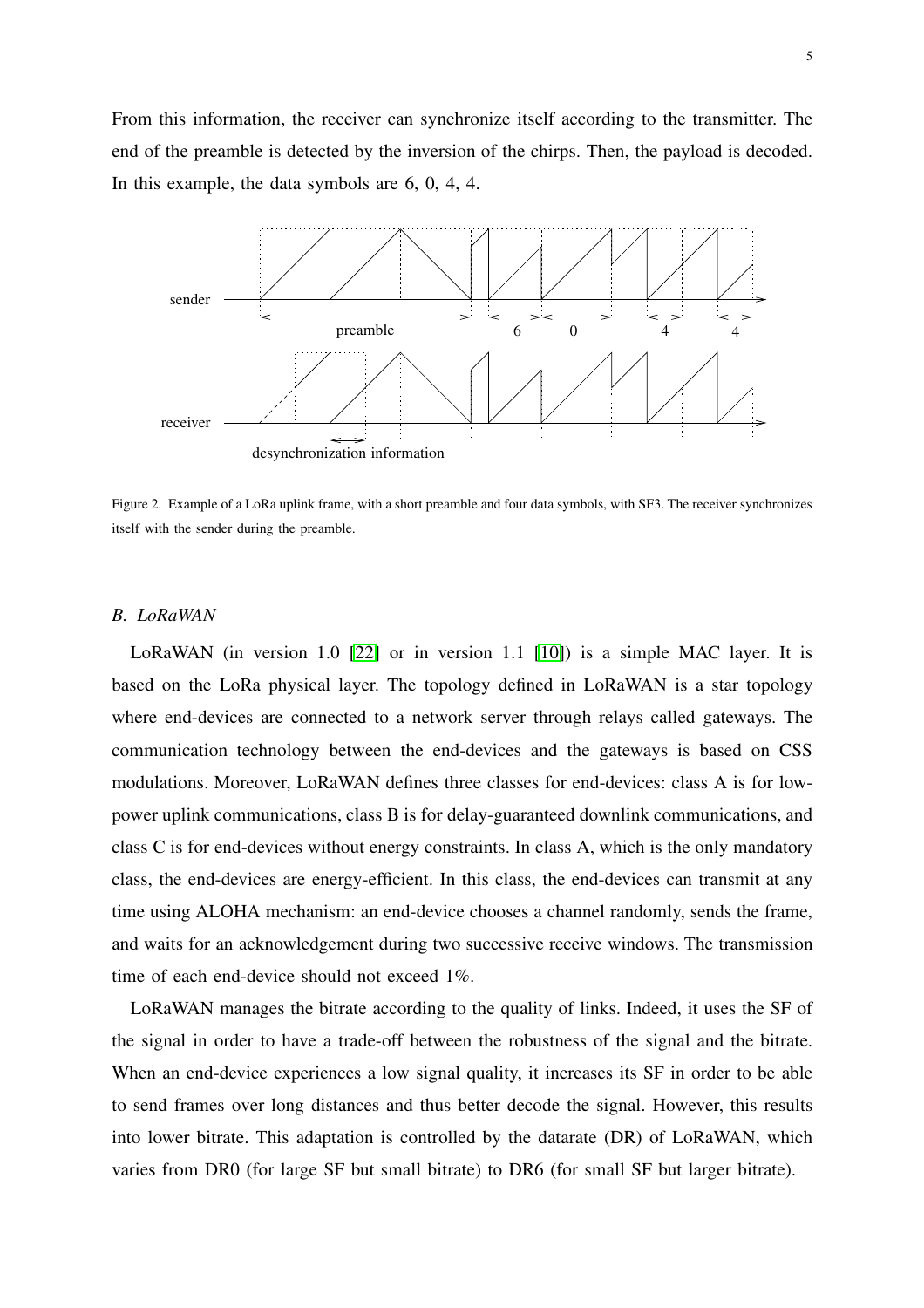The European regional settings of LoRaWAN [\[11\]](#page-25-10) define most LoRa parameters. The bandwidth of channels, BW, is equal to 125 kHz for DR0 to DR5, and 250 kHz for DR6. SF varies from 12 down to 7 for DR0 to DR5, and is equal to 7 for DR6. The preamble length is equal to 6 symbols. The physical bitrate varies between 250 bps for DR0, to 11000 bps for DR6. The maximum MAC payload of a frame varies between 59 bytes for DR0 and 230 bytes for DR6.

#### III. PROPOSED SUPERPOSED LORA SIGNAL DECODING

<span id="page-5-0"></span>LoRa gateways are able to decode superposed LoRa signals as long as they are sent on different channels or on different SFs. Notice however that some researchers have shown that signals on different SFs are not completely orthogonal [\[17\]](#page-25-16), [\[18\]](#page-25-17), [\[19\]](#page-25-18).

When several signals are received on the same channel and with the same SF, a difference of received power might cause the strongest signal to be captured [\[21\]](#page-25-20), [\[23\]](#page-26-1). When several signals have a similar receive power, a collision occurs and all signals are considered lost [\[15\]](#page-25-14), [\[16\]](#page-25-15).

In this paper, we focus on decoding superposed LoRa signals of *similar receive power*, on the *same channel*, with the *same SF*. To do so, we show that we can use timing information to match the correct symbols to the correct end-device.

In Subsection [III-A,](#page-5-1) we describe our assumptions. In Subsection [III-B,](#page-6-0) we provide our main algorithm, and we describe how it can decode two signals that are slightly desynchronized. In Subsection [III-C,](#page-10-0) we extend the algorithm for the case of three or more signals that are slightly desynchronized. In Subsection [III-D,](#page-13-0) we show how the CRC of frames can be used to decode additional frames.

#### <span id="page-5-1"></span>*A. Assumptions*

As in [\[20\]](#page-25-19), we assume that there are no non-linearity effects between up-chirps (respectively down-chirps). In other words, if two up-chirps (resp. down-chirps)  $c_1$  and  $c_2$  overlap at a given time t at the receiver side, the two observed frequencies are the frequency of  $c_1$  (at time t) and the frequency of  $c_2$  (at time t). Without additional information, it is not possible to correlate the frequency to the corresponding transmitter. We assume that when an up-chirp is superposed with a down-chirp, it is not possible to detect any of the frequencies. We assume that when several frequencies overlap at a given time, only one frequency is detected by the receiver. For instance, if there are three nodes transmitting at a given time, but only two frequencies  $f_1$  and  $f_2$  are detected, we assume that it is not possible to know whether two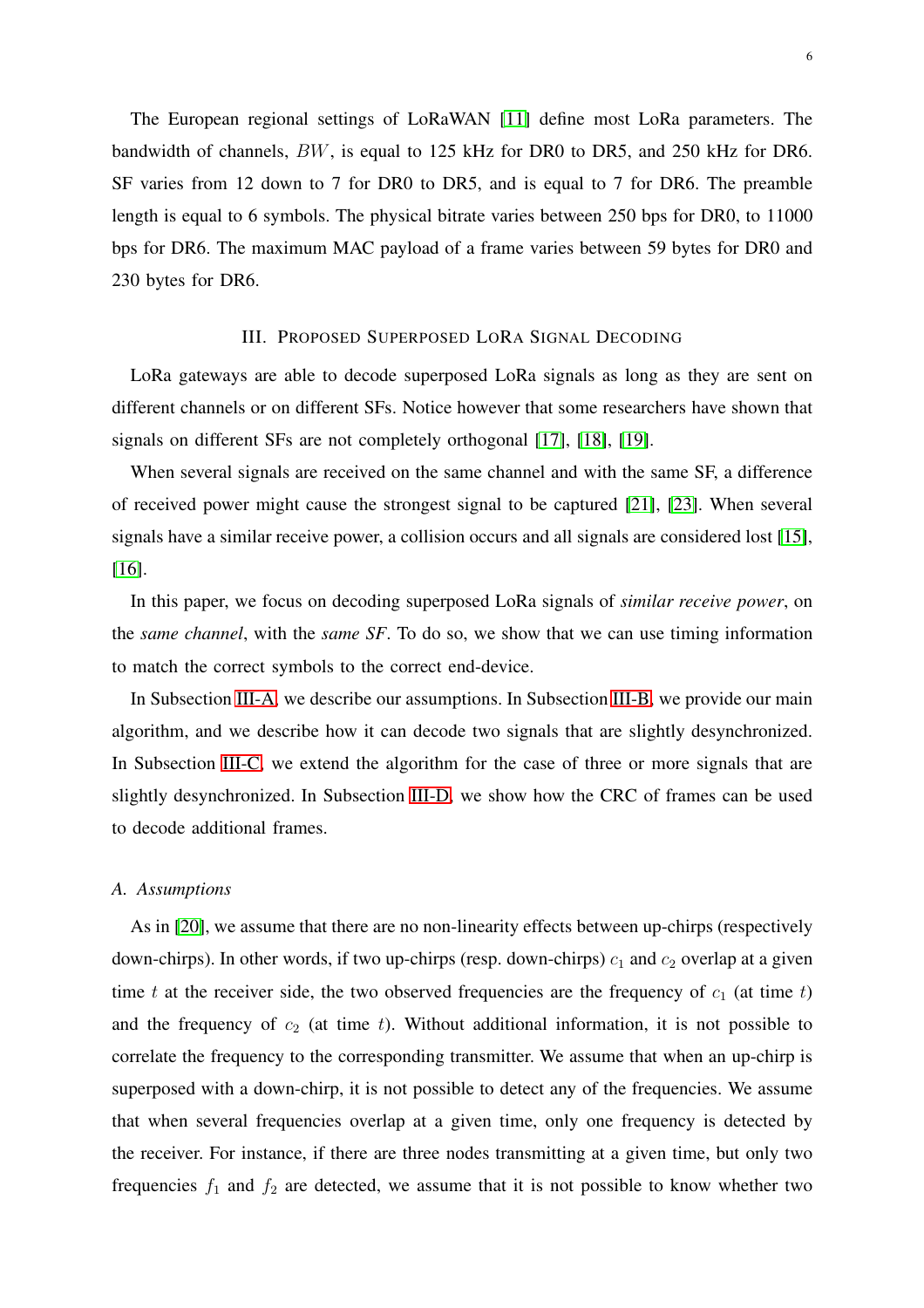nodes were transmitting with  $f_1$  and one with  $f_2$ , or one node was transmitting with  $f_1$  and two with  $f_2$ .

We assume that it is possible for the hardware of the receiver to detect all frequencies of overlapping up-chirps (resp. down-chirps) within  $\delta$  time-units. In the following examples, we use  $\delta = SD/4$  unless stated otherwise. Please note that on real LoRa hardware, the decoding of signals is not carried out by directly detecting the sharp frequency edges, but instead by computing a fast Fourier transform and detecting the peak in the frequency domain [\[21\]](#page-25-20). With our proposition, this translates into either detecting the two sharp frequency edges in the time domain, or the two peaks in the frequency domain. In practice, it is likely that  $\delta$ cannot be too small, as uncertainties in frequency detection might occur.

We also assume some properties on the frames: all nodes transmit with the same preamble duration, the frame length is included in the explicit header, and there is at least one symbol change during the whole frame: that is, the payload (data and CRC) does not consist of a sequence of identical symbols.

Finally, we consider that nodes are slightly desynchronized: all nodes start their transmission within  $SD - \delta$  time units, and during the whole transmission duration, the transmissions of any two nodes have a delay of at least  $\delta$  time units. In the following examples, we assume that each node  $n_i$  starts transmitting at time  $t_0 + (i - 1)\delta$  (for  $i \ge 1$ ), and we consider that time drift between transmitters is negligible as the time on air of LoRa frames is short.

## <span id="page-6-0"></span>*B. Case of two slightly desynchronized signals*

In this subsection, we consider the superposition of two signals from two transmitters that are slightly desynchronized (by at least  $\delta$  time units, and at most  $SD - \delta$  time units).

Figure [3](#page-7-0) shows the superposition of two slightly desynchronized signals. The preamble length is three symbols (2 up-chirps instead of 6, no sync word, and 1 down-chirp instead of 2.25), and SF3. The figure shows the signal of the first transmitter  $n_1$  starting at  $t_0$ , the signal of the second transmitter  $n_2$  starting at  $t_0 + \delta$ , and the superposed signal at the receiver. Note that the data transmitted by  $n_1$  is  $(2, 2, 6, 4, 4)$ , and the data transmitted by  $n_2$  is  $(6, 0, 4, 6, 2)$ . We will first explain our algorithm on this example, and then proceed with a more formal description.

## *Example of preamble detection and data decoding*

*Preamble detection:* During  $[t_0; t_0 + \delta]$ , the receiver detects the preamble of  $n_1$ . During  $[t<sub>0</sub> + \delta; t<sub>0</sub> + 2\delta]$ , the receiver is able to detect that two slightly desynchronized signals are transmitted, and is able to deduce the symbol frontiers of both transmitters. At frontier  $t_1$ ,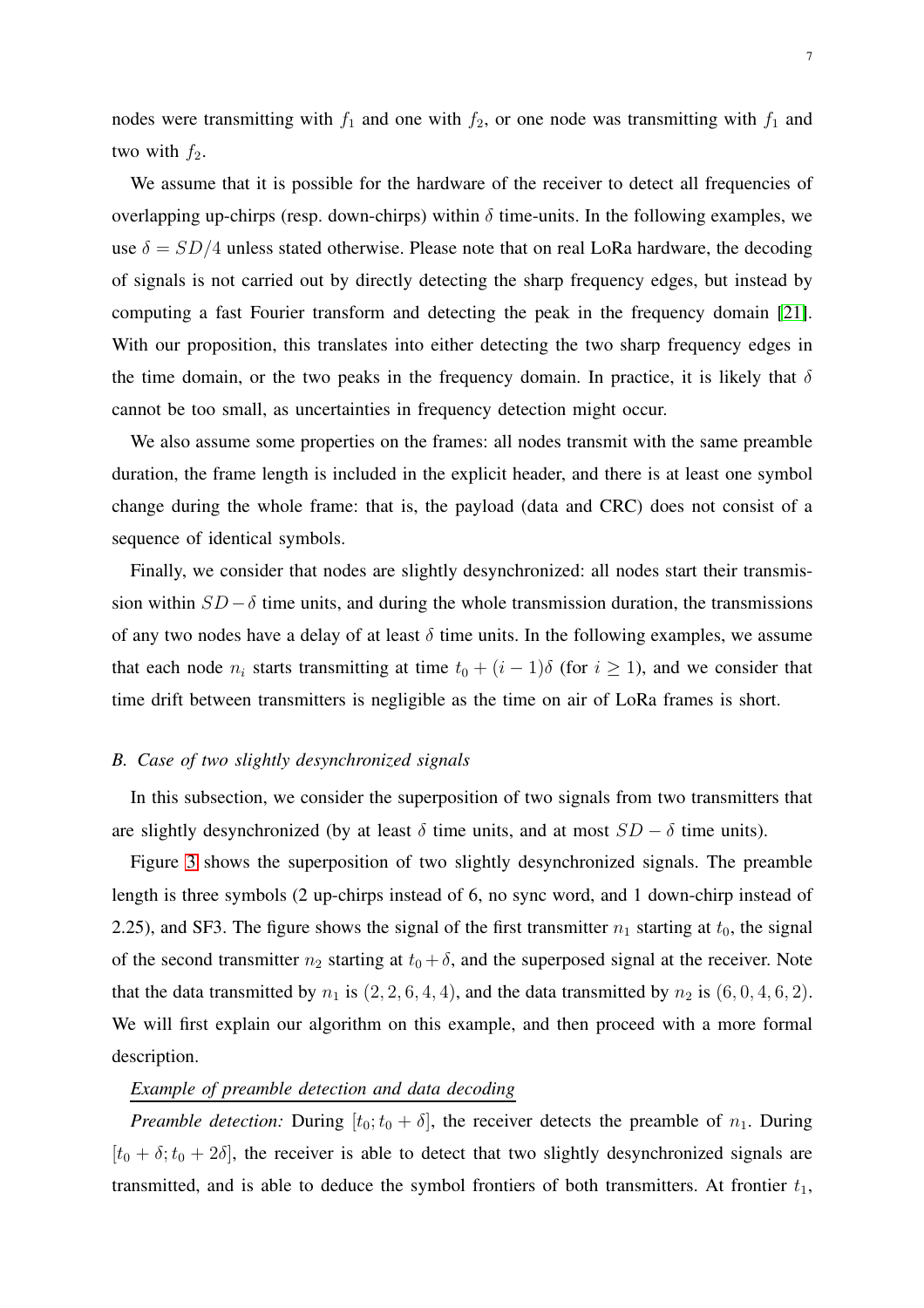

Figure 3. The superposition of two slightly desynchronized signals produces a complex signal, which can still be decoded in linear time.

<span id="page-7-0"></span>

| time     | $F_{-}$    | $F_{+}$    | symbol                 | time     | $F_{-}$    | $F_{+}$   | symbol                     |
|----------|------------|------------|------------------------|----------|------------|-----------|----------------------------|
| $t_2$    | unknown    | $\{4, 6\}$ | initialization         | $t_3$    | $\{2,4\}$  | $\{2,4\}$ | $s_1^1 = *, s_2^1 = s_1^1$ |
| $t_4$    | $\{4, 6\}$ | $\{0,4\}$  | $s_1^2 = 6, s_2^2 = 0$ | $t_{5}$  | $\{2,6\}$  | ${6}$     | $s_2^1 = 2, s_3^1 = 6$     |
| $t_{6}$  | $\{0\}$    | $\{0,4\}$  | $s_2^2=0, s_3^2=4$     | $t_7$    | $\{2,6\}$  | $\{2,4\}$ | $s_3^1 = 6, s_4^1 = 4$     |
| $t_{8}$  | $\{4, 6\}$ | $\{6\}$    | $s_3^2=4, s_4^2=6$     | $t_{9}$  | ${4}$      | ${4}$     | $s_5^1 = s_4^1$            |
| $t_{10}$ | ${6}$      | $\{2,6\}$  | $s_4^2=6, s_5^2=2$     | $t_{11}$ | $\{0, 4\}$ | $\{0\}$   | $s_5^1 = 4, s_6^1 = 0$     |
| $t_{12}$ | ${2}$      | Ø          | $s_5^2 = 2$            |          |            |           |                            |
| lable    |            |            |                        |          |            |           |                            |

DECODING OF THE TWO SIGNALS OF FIGURE [3.](#page-7-0)

or more precisely, during  $[t_1; t_1 + \delta]$ , the receiver is not able to detect the superposition of preambles anymore (due to the presence of up-chirps superposed with down-chirps). Thus, it knows that the preamble of  $n_1$  has reached its first down-chirp at  $t_1$ .

*Data decoding:* We define the sequence of decoded data for  $n_1$  by  $s^1$  and the sequence of decoded data for  $n_2$  by  $s^2$ .  $t_2$ , which is the beginning of the payload of  $n_2$ , is the first time where only up-chirps of data symbols are superposed. At frontier  $t_2$ , the receiver stores the current frequencies, which correspond to  $F_+(t_2) = \{4, 6\}$ . At frontier  $t_3$ , the receiver computes  $F_-(t_3)$  by updating the previous frequencies  $F_+(t_2) = \{4, 6\}$ , and obtains  $F_-(t_3) =$  $\{2, 4\}$  (each frequency of  $F_+(t_2)$  is increased by  $3/4 \cdot 2^{SF} = 6$  since  $3/4$  time units have passed since  $t_2$ ). The receiver detects the current frequencies  $F_+(t_3) = \{2, 4\}$ . There is no change in the frequencies  $(F_-(t_3) = F_+(t_3))$ , since the beginning of the data of  $n_1$  starts with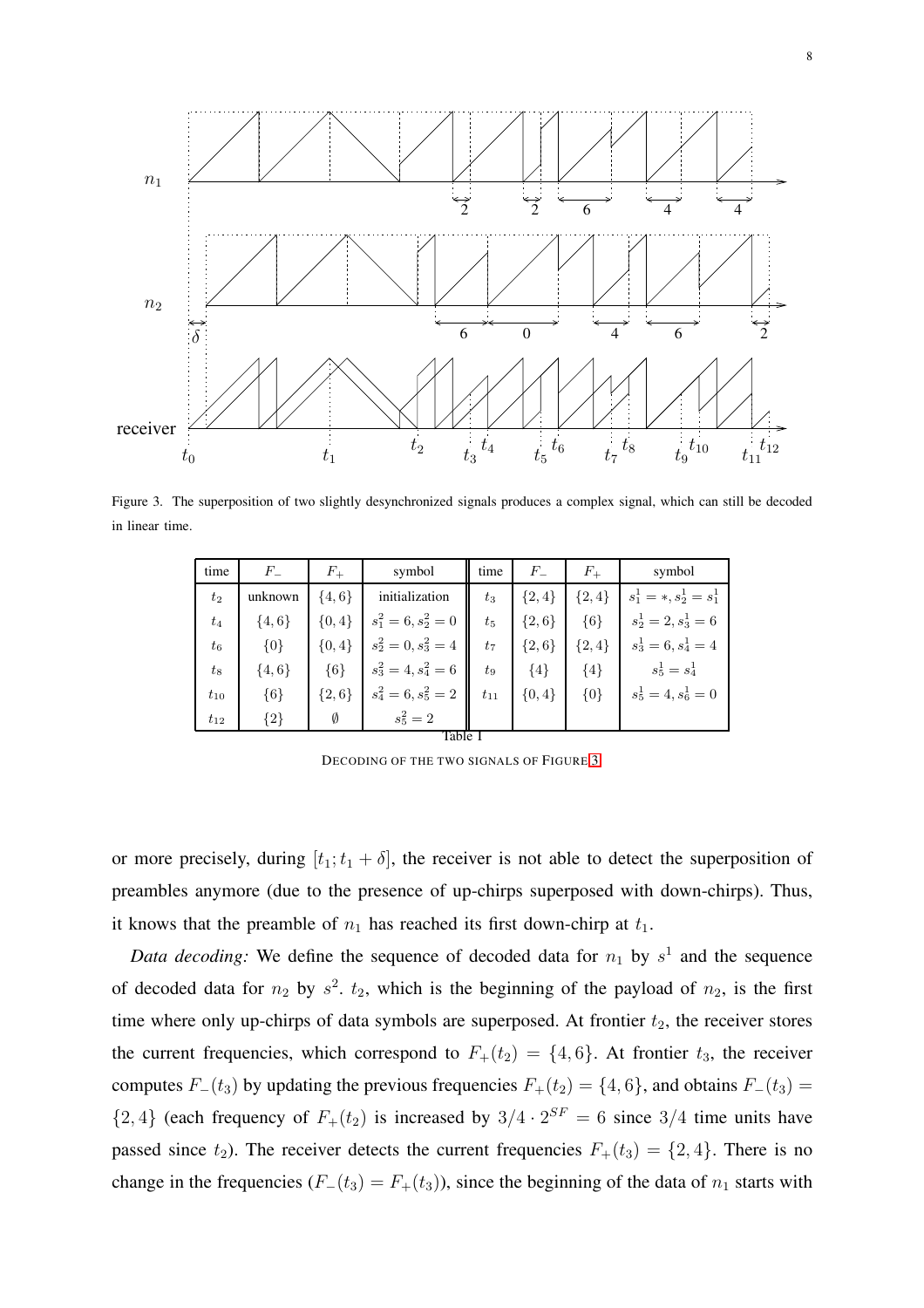the repeated symbol 2. Thus, the algorithm leaves  $*$  for the first symbol of  $n_1$  (to be decoded later), so  $s^1 = (*)$ . At frontier  $t_4$ , the receiver computes  $F_-(t_4)$  by updating the previous frequencies  $F_+(t_3) = \{2, 4\}$ , and obtains  $F_-(t_4) = \{4, 6\}$  (since 1/4 time units have passed). It detects the current frequencies  $F_+(t_4)$ , and obtains  $F_+(t_4) = \{0, 4\}$ . Thus, one frequency changed from 6 to 0, hence,  $s^2 = (6, 0)$ , since  $t_4$  is a frontier of  $n_2$ . The current symbol of  $n_1$ corresponds to frequency 4 (which is translated into 2 at the beginning of the symbol frontier of  $n_1$ , which was  $t_3$ ). At frontier  $t_5$ , the receiver computes  $F_-(t_5)$  by updating the previous frequencies  $F_+(t_4) = \{0, 4\}$ , and obtains  $F_-(t_5) = \{2, 6\}$ . It detects the current frequencies  $F_+(t_5) = \{6\}$ , which can also be written  $\{6, 6\}$ . The frequency of  $n_1$  changed from 2 to 6, hence  $s^1 = (*, 2, 6)$ . The current symbol of  $n_2$  corresponds to frequency 6 (which translates to 0 at the beginning of the symbol frontier of  $n_2$ ,  $t_4$ , and was already known). The algorithm continues until  $t_{12}$ , where no frequency is received. Thus, the algorithm knows that all nodes have stopped their transmissions. The algorithm removes the last predicted symbol of  $n_1$ (indeed, at  $t_{11}$ , it considered that  $n_1$  was transmitting a symbol with the same frequency as the frequency of  $n_2$ ). At this step, the decoded frames are  $s^1 = (*, 2, 6, 4, 4)$  for  $n_1$  and  $s<sup>2</sup> = (6, 0, 4, 6, 2)$  for  $n<sub>2</sub>$ . Then, the algorithm replaces all special values \* with the first known value of the frame by backtracking (since we know  $s_2^1 = s_1^1$ ). The algorithm uses the frame length present in each frame to truncate the frames to their correct length. Finally, the algorithm outputs are  $(2, 2, 6, 4, 4)$  and  $(6, 0, 4, 6, 2)$ , as expected.

# *Generalization of preamble detection and data decoding*

In this paragraph, we generalize the example given above and we formulate our proposition in Algorithm [1.](#page-10-1)

*Preamble detection:* The superposition of the beginning of the preambles results in the superposition of up-chirp symbols. This superposition enables the receiver to detect two sharp frequency edges, each sharp edge allowing the receiver to know the symbol frontier of a transmitter. The beginning of the first data symbol of the first node is not decodable, as it corresponds to an up-chirp (for node  $n_1$ ) superposed with a down-chirp (for the end of the preamble of  $n_2$ ).

*Data decoding:* From the beginning of the first data symbol of the second node, only upchirps are superposed, and thus it is possible to detect all sharp edges. The difficulty relies in correlating each frequency with the symbols of each node. To do so, we use the following property: sharp edges can occur only at the beginning of a symbol, when the symbol changes, or once during a symbol. When the sharp edge occurs during a symbol, it can be predicted if the symbol value is known.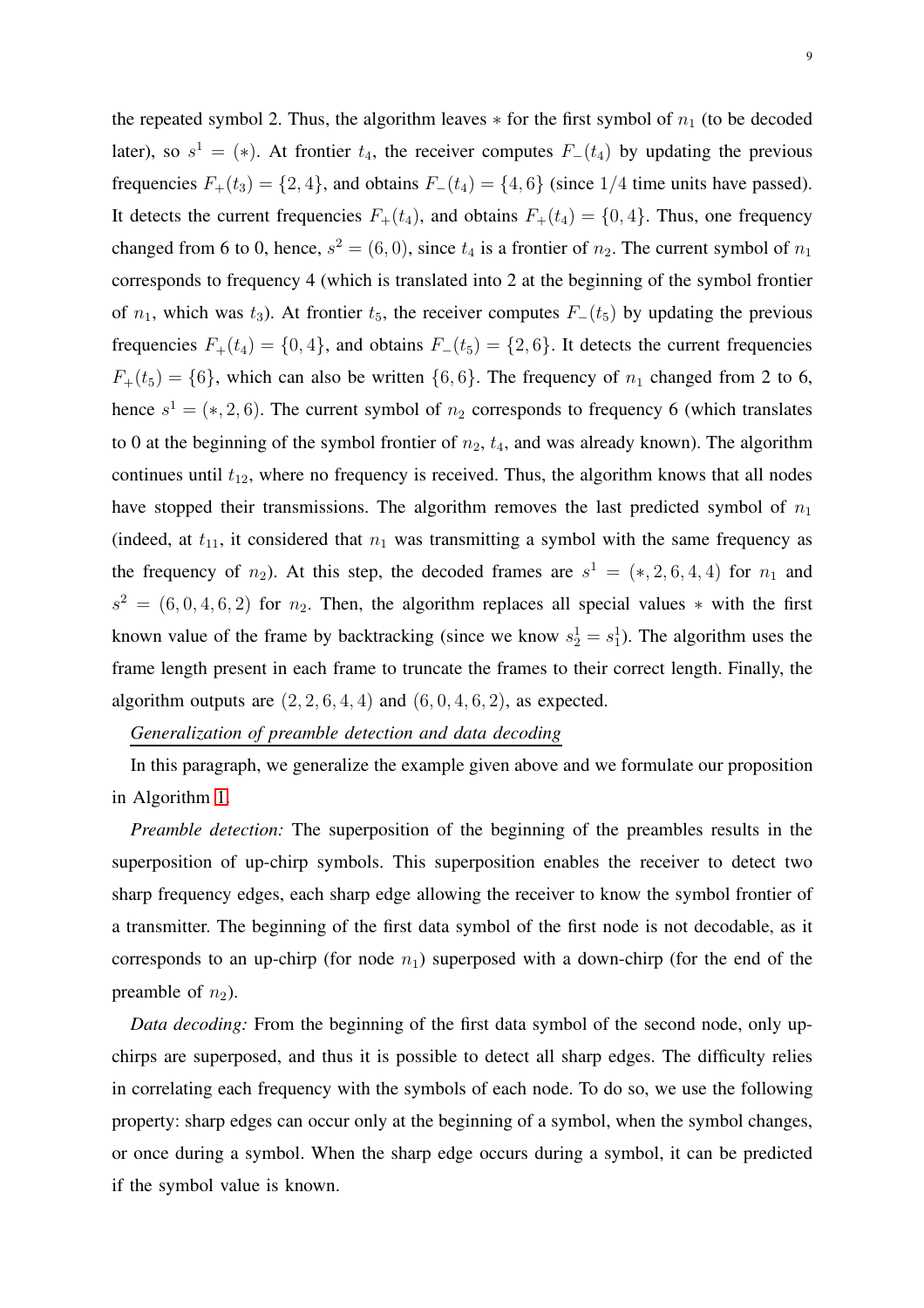Algorithm [1](#page-10-1) describes our proposed algorithm. It starts after the superposed preambles have been received, and thus considers that the symbol frontier of each transmitter is known. The algorithm considers the frontiers of all data symbols sequentially, apart from the first frontier of the first node for which the frequency cannot be obtained. At each frontier, the receiver updates the previous frequencies (since frequencies change over time in LoRa chirps, and time has passed since the detection of the previous frequencies). Then, the receiver compares these (updated) previous frequencies  $F_+$  with the current frequencies  $F_+$ . Note that in practice, it may take up to  $\delta$  time units to obtain the current frequencies, so the receiver might have to update the current frequencies based on the detection duration. Only two cases can occur for the algorithm.

*Case 1:* Exactly one frequency has changed. This can only happen when a new symbol starts, which can only occur at the symbol frontier. Since the receiver knows if the current frontier is for the first or the second transmitter, it knows the new symbol for the current node (based on the new frequency), the previous symbol for the current node (based on the frequency that has changed), and the current symbol for the other node (based on the frequency that did not change).

*Case 2:* No frequency has changed. This can only happen when the new symbol is equal to the previous symbol (this was the case on Figure [3](#page-7-0) at times  $t_3$  and  $t_9$ ).

- If the receiver knows the previous symbol of the current node (time  $t_9$  of Figure [3\)](#page-7-0), the new symbol can be deduced.
- Otherwise, the previous symbol of the current node is unknown, which corresponds to the beginning of the algorithm when the first symbol is repeated (time  $t_3$  of Figure [3\)](#page-7-0). In this case, the algorithm leaves a special value (denoted by  $*$  here). As soon as one symbol changes, the receiver is able to identify the new and previous symbols of the end-device corresponding to that frontier, and hence to deduce the symbol of the other end-device. In addition, the algorithm can replace all the ∗ values of the frame of the current node with the value of the previous symbol. This is why we assumed at least one symbol change per frame.

The time complexity of our algorithm is linear with the number of symbols of the longest frame. Most of the symbols are decoded on the fly,  $\delta$  time units after the beginning of the symbol, except for the symbols repeated initially (see the last loop of the algorithm). The space complexity of our algorithm is  $\mathcal{O}(1)$ , since the storage requirement is limited to the value of the first non-special symbol for each node. Thus, the algorithm is extremely efficient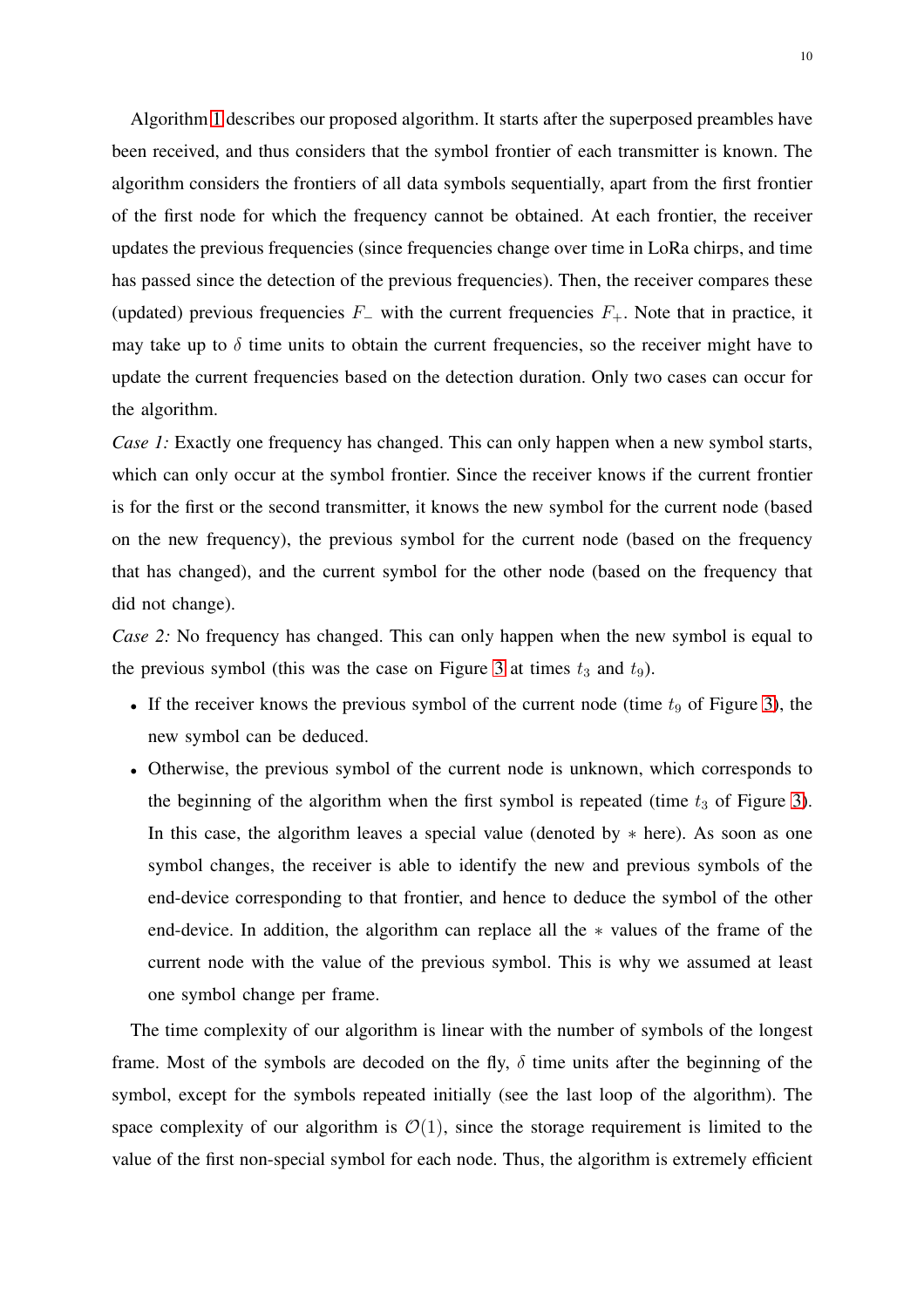for *each frontier*  $t_i$  *of a data chirp* **do** compute currentSymbol and currentNode if *currentSymbol=0 and currentNode=1* then skip (frequencies cannot be detected) else  $F_+(t_i) \leftarrow$ detect current frequencies if *currentSymbol=0 and currentNode=2* then | skip ( $F_-(t_i)$  cannot be computed) else compute  $F_-(t_i)$  by updating  $F_+(t_{i-1})$  $newF \leftarrow F_+(t_i) - F_-(t_i)$  $oldF \leftarrow F_-(t_i) - F_+(t_i)$ if  $newF = \emptyset$  then the new symbol in  $symb$ [currentNode] is equal to the previous (or to  $*)$ else the previous symb. in  $symb$ [currentNode] is equal to the value of  $oldF$ the new symbol in  $symb$ [currentNode] is equal to the value of  $newF$ for *each node* n do

<span id="page-10-1"></span>replace in  $symb[n]$  all the leading  $*$  values with the first defined value truncate the frame according to its length

<span id="page-10-0"></span>in time and space, for two nodes.

## *C. Case of several slightly desynchronized signals*

Note that with our assumptions, decoding three or more signals is not always possible. For instance, Figure [4](#page-11-0) shows two sets of different signals that produce the same superposition of frequencies, and thus cannot be decoded.

Algorithm [2](#page-12-0) describes our proposed algorithm, for three or more nodes. It is similar to Algorithm [1,](#page-10-1) with the following main changes. (1) When  $F_-(t) = F_+(t)$  at the frontier of a node n, it is not possible to assume that the symbol of n remains the same. Indeed, if the number of frequencies of  $F_-(t)$  is smaller than the number of nodes, the frequency of node *n* might have changed from one superposed frequency to another superposed frequency.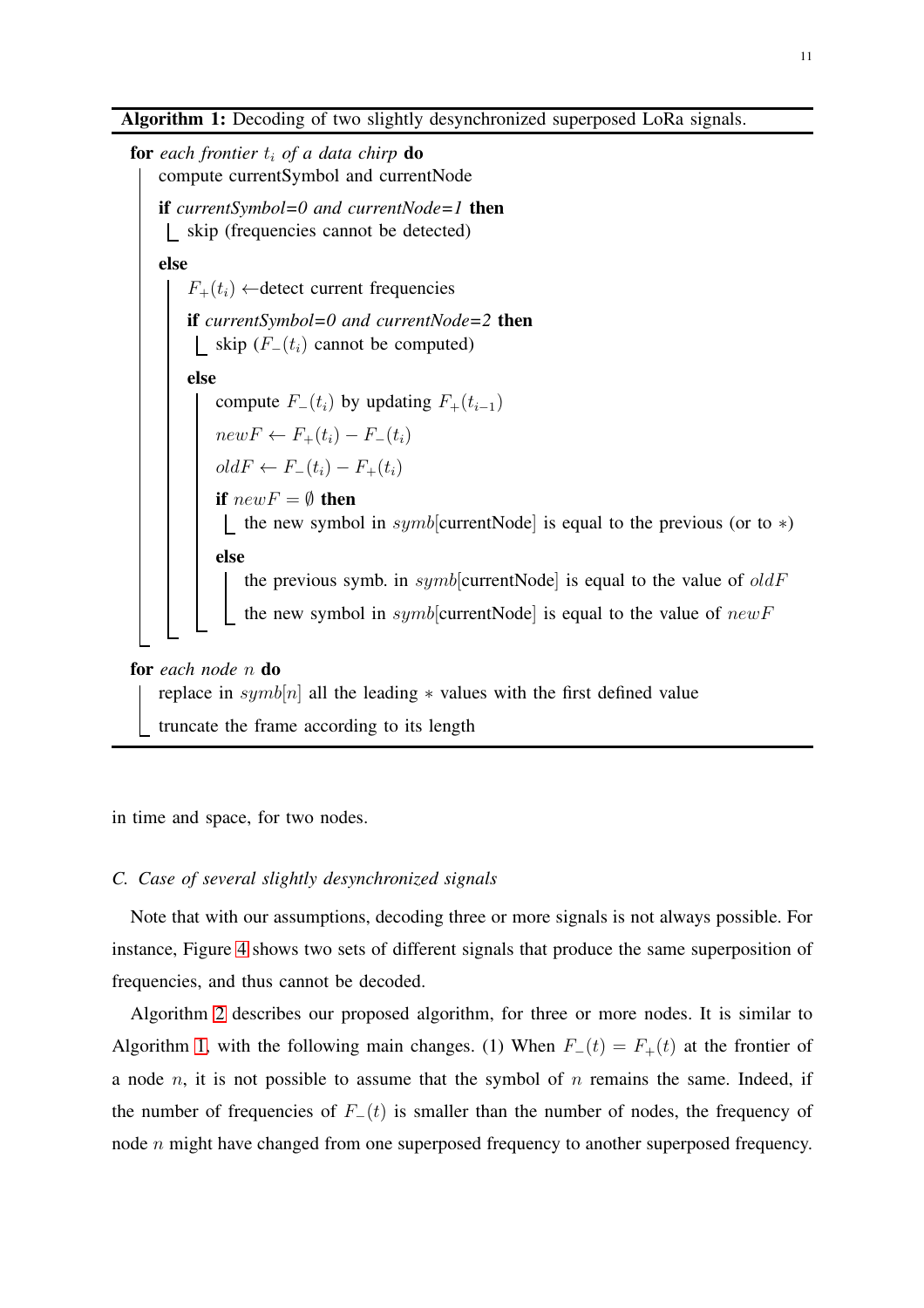

<span id="page-11-0"></span>Figure 4. When three nodes that are slightly desynchronized transmit frames, it is not always possible to decode them: these two sets of frames produce the same superposition of frequencies.

(2) Consequently, initial repeated symbols which yielded unchanging frequencies cannot be decoded.

Algorithm [2](#page-12-0) is able to decode many cases of slightly desynchronized signals for  $n$  transmitters, when  $n \geq 3$ , while Algorithm [1](#page-10-1) is able to decode all cases of slightly desynchronized signals for  $n = 2$  transmitters. It only fails to do so when the number of received frequencies is within  $[2; n - 1]$  (which never occurs when  $n = 2$ ). Indeed, in this case, even if the algorithm knows that the frequency of the current node has changed, it cannot determine what is the new value, as it has  $n - 1 > 1$  possibilities. It can still deduce the value of the previous symbol for this node. At the next frontier for this node, though, the value of this symbol might be deduced, depending on the number of other frequencies.

Figure [5](#page-13-1) shows the superposition of three signals, and Table [II](#page-12-1) shows the decoding of the three superposed signals of Figure [5,](#page-13-1) according to Algorithm [2.](#page-12-0) Initially,  $F_+(t_2) = \{3, 4, 7\}$ . Then, the algorithm computes  $F_-(t_3) = \{0,3,7\}$  and obtains  $F_+(t_3) = \{0,4,7\}$ . The first symbol  $s_1^1$  of node  $n_1$  is thus 3, and the second symbol  $s_2^1$  of node  $n_1$  is 4. Then, the algorithm computes  $F_-(t_4) = \{1, 2, 6\}$  and obtains  $F_+(t_4) = \{1, 6\}$ . The first symbol  $s_1^2$  of node  $n_2$  is 2, but it is not possible to determine the second symbol of node  $n_2$  yet. Then, the algorithm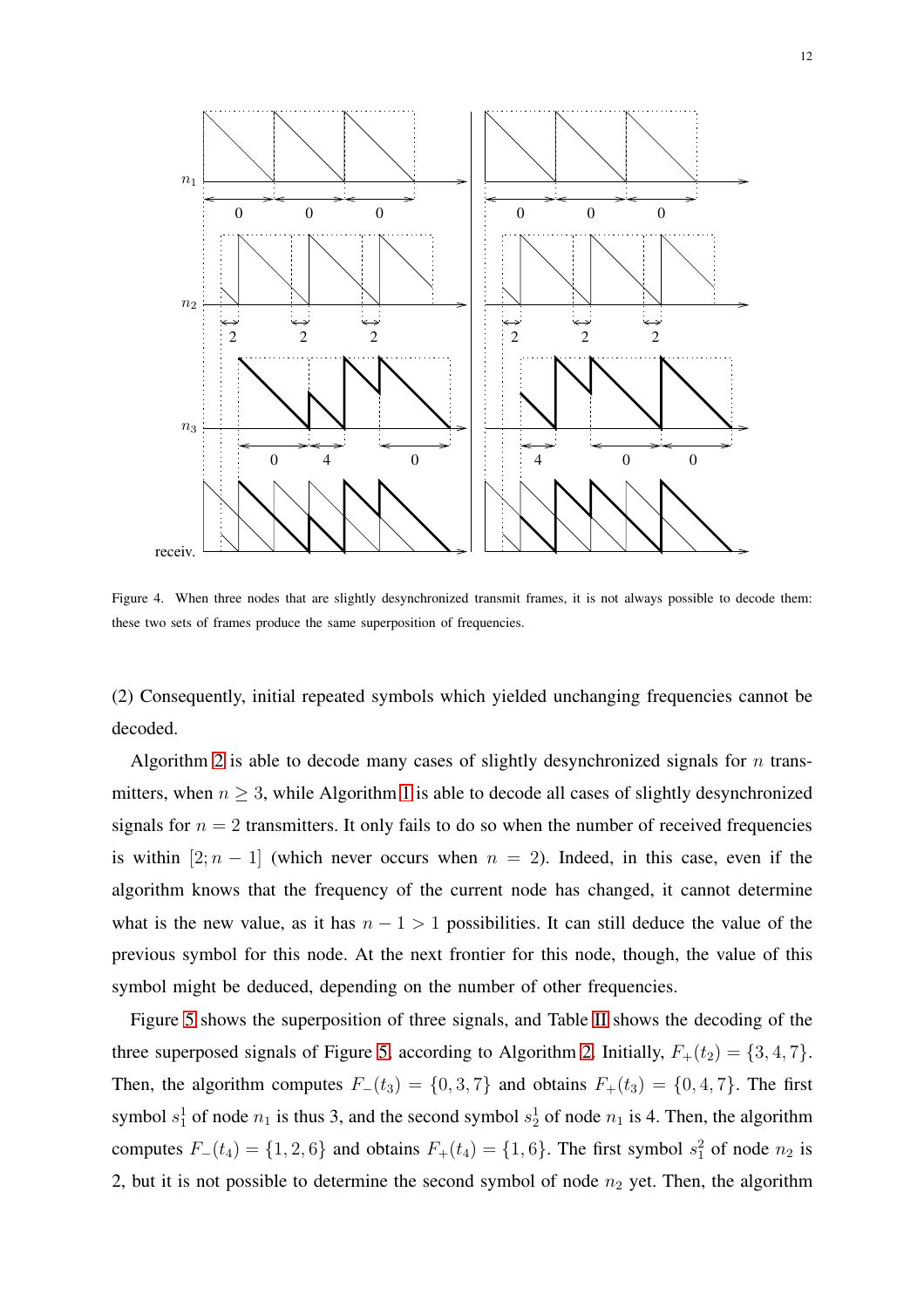Algorithm 2: Decoding of three or more slightly desynchronized superposed LoRa signals.

**for** each frontier  $t_i$  of a data chirp **do** compute currentSymbol and currentNode if *currentSymbol=0 and currentNode* $\neq$  *lastNode* then skip (frequencies cannot be detected) else  $F_+(t_i) \leftarrow$ detect current frequencies if *currentSymbol=0 and currentNode=lastNode* then | skip  $(F_-(t_i))$  cannot be computed) else compute  $F_-(t_i)$  by updating  $F_+(t_{i-1})$  $newF \leftarrow F_+(t_i) - F_-(t_i)$  $oldF \leftarrow F_-(t_i) - F_+(t_i)$ if  $oldF\neq \emptyset$  then  $\lfloor$  the previous symb. in *symb*[currentN.] is equal to the value of *oldF* if  $newF \neq \emptyset$  then  $\lfloor$  the new symbol in symb[currentNode] is equal to the value of new F

<span id="page-12-0"></span>computes  $F_-(t_5) = \{0,3\}$  and obtains  $F_+(t_5) = \{0,3,4\}$ . The second symbol  $s_2^3$  of node  $n_3$ is 4, but it is not possible to determine whether the first symbol of node  $n_3$  is 0 or 3. The algorithm continues until  $t_{17}$ .

| time     | $F_{-}$       | $F_{+}$       | symbol                 | time     | $F_{-}$       | $F_{+}$       | symbol                 |
|----------|---------------|---------------|------------------------|----------|---------------|---------------|------------------------|
| $t_2$    | unknown       | $\{3, 4, 7\}$ | initialization         | $t_3$    | $\{0, 3, 7\}$ | $\{0, 4, 7\}$ | $s_1^1 = 3, s_2^1 = 4$ |
| $t_4$    | $\{1, 2, 6\}$ | $\{1,6\}$     | $s_1^2 = 2$            | $t_{5}$  | ${0,3}$       | $\{0, 3, 4\}$ | $s_2^3 = 4$            |
| $t_{6}$  | $\{0, 4, 7\}$ | $\{0, 1, 7\}$ | $s_2^1 = 4, s_3^1 = 1$ | $t_7$    | $\{1, 2, 3\}$ | $\{2, 3, 7\}$ | $s_2^2=1, s_3^2=7$     |
| $t_{8}$  | $\{1, 4, 5\}$ | $\{1, 2, 5\}$ | $s_2^3 = 4, s_3^3 = 2$ | $t_{9}$  | $\{1, 5, 6\}$ | $\{5,6\}$     | $s_4^1 = 1$            |
| $t_{10}$ | ${0, 7}$      | ${0, 2}$      | $s_3^2 = 7, s_4^2 = 2$ | $t_{11}$ | ${2,4}$       | ${2,4}$       |                        |
| $t_{12}$ | $\{0,6\}$     | $\{0,6\}$     |                        | $t_{13}$ | ${0, 2}$      | ${0, 2}$      | ?                      |
| $t_{14}$ | $\{2,4\}$     | ${0, 2}$      | $s_4^3 = 4, s_5^3 = 0$ | $t_{15}$ | $\{4, 6\}$    | $\{4, 6\}$    | ?                      |
| $t_{16}$ | $\{0,6\}$     | ${6}$         | $s_5^2=0, s_6^2=6$     | $t_{17}$ | ${0}$         | Ø             | $s_5^3 = 0$            |
| Table    |               |               |                        |          |               |               |                        |

PARTIAL DECODING OF THE THREE SIGNALS OF FIGURE [5.](#page-13-1)

<span id="page-12-1"></span>Table [III](#page-13-2) shows the output of Algorithm [2.](#page-12-0) The frame of  $n_2$  is successfully decoded. However, the frame of  $n_1$  has its last two symbols unknown, and the frame of  $n_3$  has its first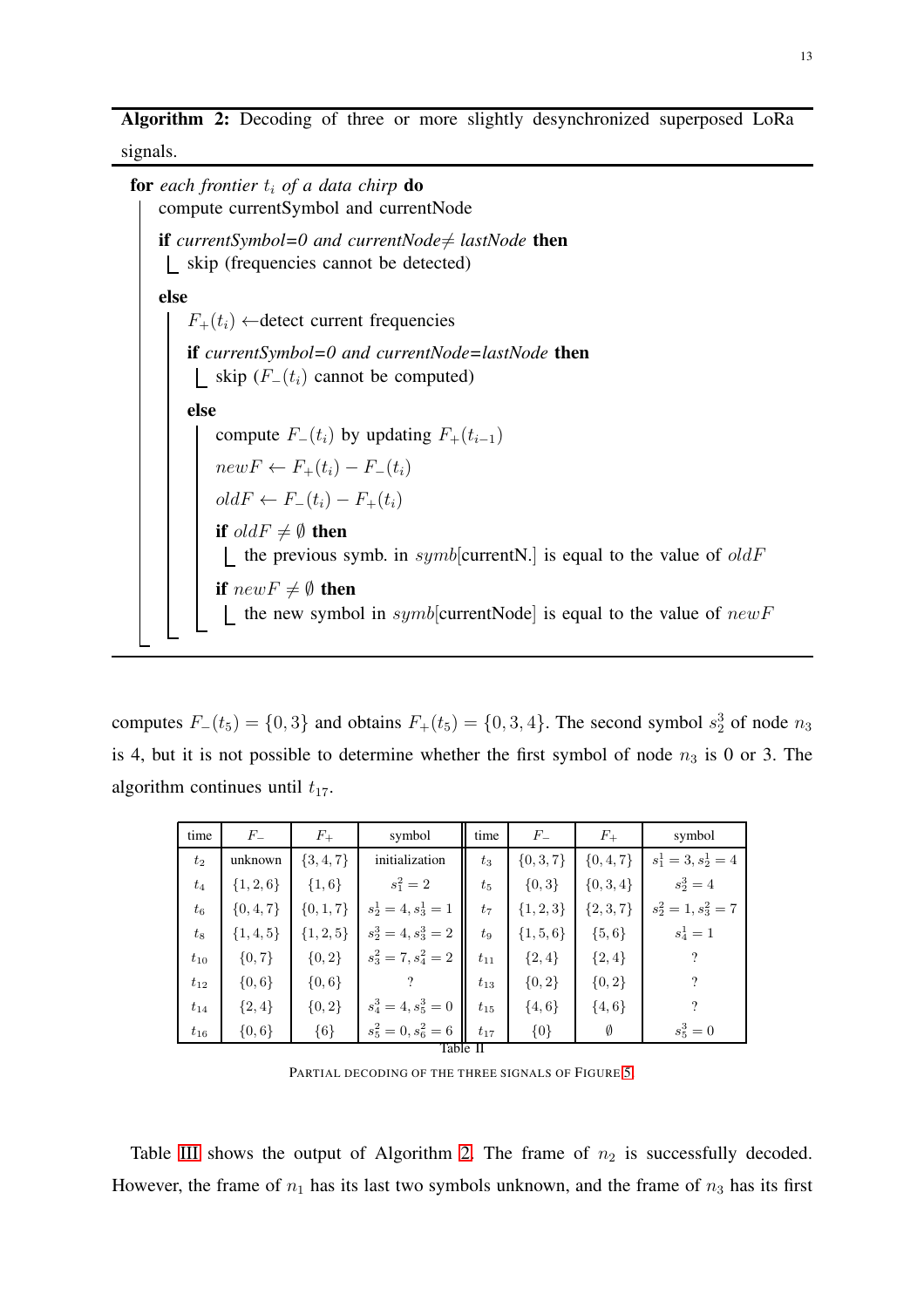

<span id="page-13-1"></span>Figure 5. The superposition of three signals produce a very complex signal, which can be partially decoded.

symbol unknown.

| node      | symbol 1 | symbol 2 | symbol 3 | symbol 4  | symbol 5  |  |
|-----------|----------|----------|----------|-----------|-----------|--|
| $n_1$     |          |          |          | $\{5,6\}$ | $\{0,6\}$ |  |
| $n_2$     |          |          |          |           |           |  |
| $n_3$     | ${0,3}$  |          |          |           |           |  |
| Table III |          |          |          |           |           |  |

<span id="page-13-2"></span>OUTPUT OF ALGORITHM [2](#page-12-0) ON THE SIGNALS OF FIGURE [5.](#page-13-1) ONLY ONE FRAME IS COMPLETELY DECODED.

#### <span id="page-13-0"></span>*D. Cyclic Redundancy Check for decoding*

It is possible to use the CRC present in each frame in order to improve the decoding rate of Algorithm [2.](#page-12-0)

Let us consider the output of Table [III](#page-13-2) as an example. The first symbol of the frame of  $n<sub>3</sub>$  is unknown, but the uncertainty is limited to two possible values for this symbol. Thus, the frame for  $n_3$  is either (0,4,2,4,0) or (3,4,2,4,0). We can verify the CRC value for each possible frame: if only one frame has a correct CRC, then this frame is the correct frame. If both frames have a correct CRC, which is possible but unlikely, then the frame cannot be decoded. Similarly, the possible frames for  $n_1$  are either (3,4,1,5,0), (3,4,1,6,0), (3,4,1,5,6) or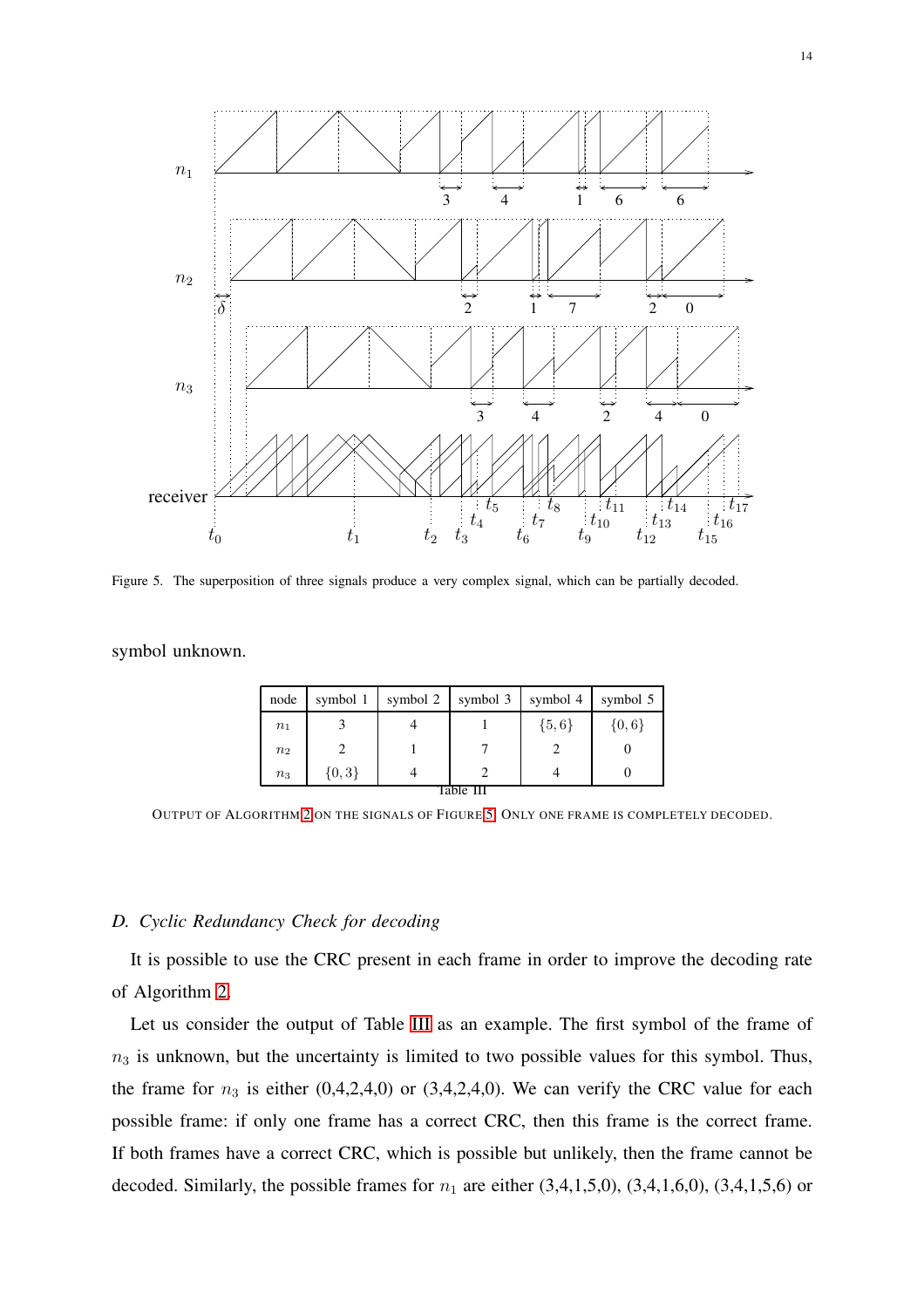(3,4,1,6,6). Since there are more uncertainties, the probability of having at least two frames with a correct CRC is higher, and it is less likely that this frame can be decoded. In order to avoid having to compute a large number of CRCs (with limited decoding performances), we set a limit to how many CRCs are performed per frame.

In order to show the performance of using the CRC in our MAC protocol, we consider the following scenario. We force situations where Algorithm [2](#page-12-0) occurs by ensuring that all end-devices send a colliding frame with a slight desynchronization. We set the frame size to 50 bytes, the SF to 7 and we set the number of CRC attempts per frame to 4 or 100. We implemented random symbols for the frames, and the actual CRC algorithm of the LoRaWAN standard, which is CCITT-16 (see Subsection 15.2 of [\[10\]](#page-25-9)).

Figure [6](#page-14-0) shows the average number of CRC attempts per frame. We notice that the number of needed CRC increases with the number of collided frames. This is because the more colliding signals, the more uncertainties there are in frames. Moreover, we notice that with a threshold of 4, the CRC algorithm cannot be applied for more than  $n = 5$  colliding frames, due to a large number of uncertainties. In this case, each frame needs more than 4 CRC to be decoded, so no CRC is actually computed. However, frames are able to be decoded by increasing the number of authorized CRCs per frame, e.g. to 100.



<span id="page-14-0"></span>Figure 6. The number of CRCs needed to decode a frame increases with the number of frames in collisions.

Figure [7](#page-15-1) shows the number of decoded frames with and without CRC for the scenario described above. We can notice that for a small number of authorized CRCs per frame such as 4, we see a small improvement when the number of colliding frames is less than or equal to 5. Above this number, the CRC algorithm is not able to decode frames and thus, it has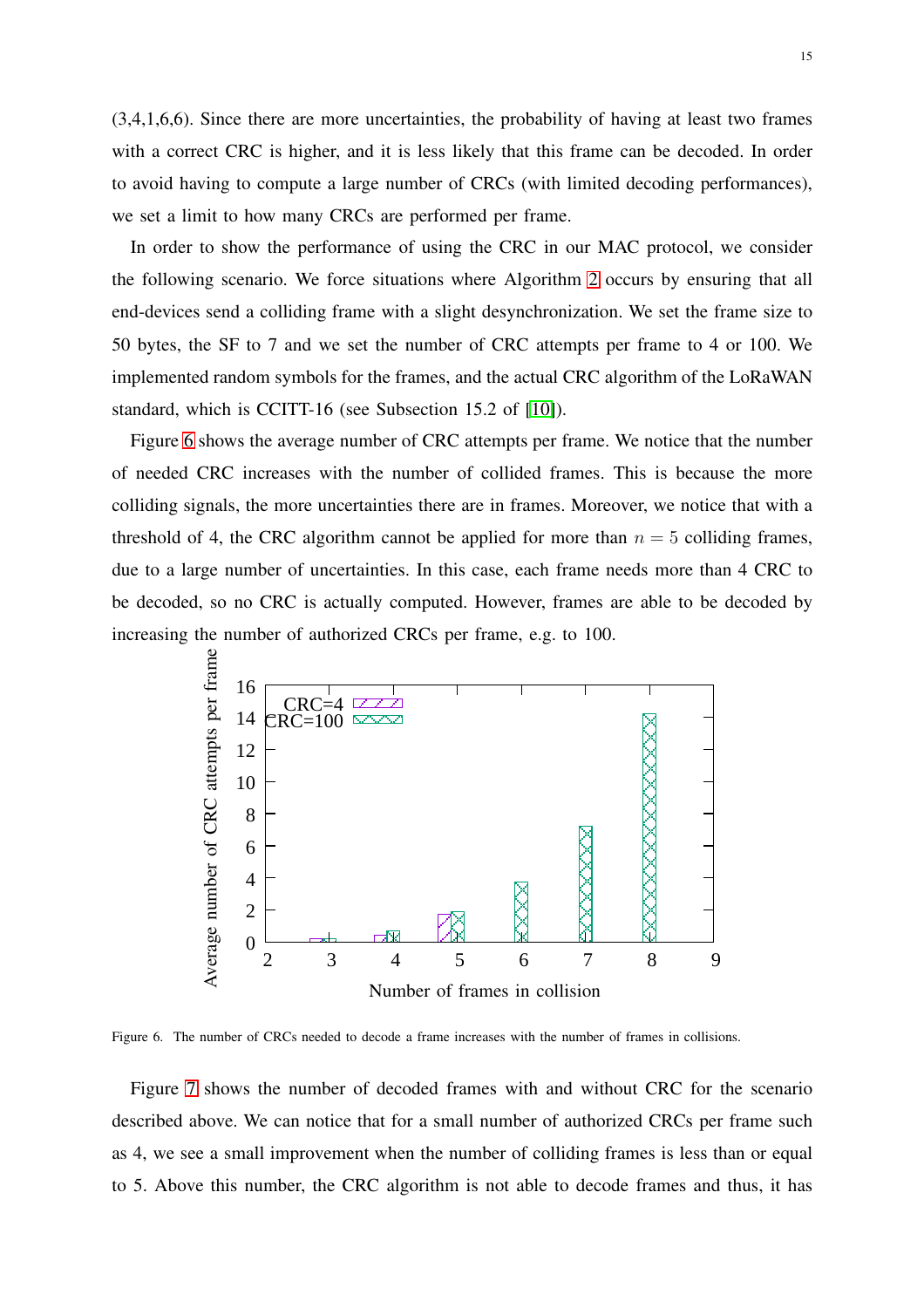the same behaviour as if CRC were disabled (case of CRC=0). However, by increasing the number of authorized CRCs per frame, we can notice that the number of decoded frames increases slightly and can improve the throughput up to 8% when eight frames are colliding.



<span id="page-15-1"></span><span id="page-15-0"></span>Figure 7. The CRC algorithm increases the number of decoded frames.

# IV. PROPOSED COLLISION RESOLVING MAC PROTOCOL

In this section, we present a new MAC protocol which enables slightly desynchronized LoRa signals. Then, we provide an analysis of this proposed MAC protocol.

# *A. Protocol Description*

Algorithm [1](#page-10-1) and Algorithm [2](#page-12-0) require transmissions to be slightly desynchronized, by less than one symbol, which is a rare event in LoRaWAN. Thus, we designed a new MAC protocol called Collision Resolving-MAC (CR-MAC).

The CR-MAC protocol works as follows. Each gateway sends periodic beacons on each SF. These beacons are sent simultaneously by all gateways, as in Class B of LoRaWAN. Upon receiving a beacon, each end-device starts  $S$  consecutive slots, whose duration is equal to the maximum frame transmission plus one symbol. To transmit a frame, an end-device has to wait for the beginning of a slot. It then draws a random number between 0 and  $s = (SD/\delta) - 1$ , and delays its transmission by  $s \times \delta$ . We call sub-slots the possible starting times within each slot.

Figure [8](#page-16-0) depicts the CR-MAC protocol. There are three beacons, and  $S = 3$  slots after each beacon. At the beginning of each slot, there are  $s = 4$  sub-slots, which correspond to possible starting times for the transmission of frames.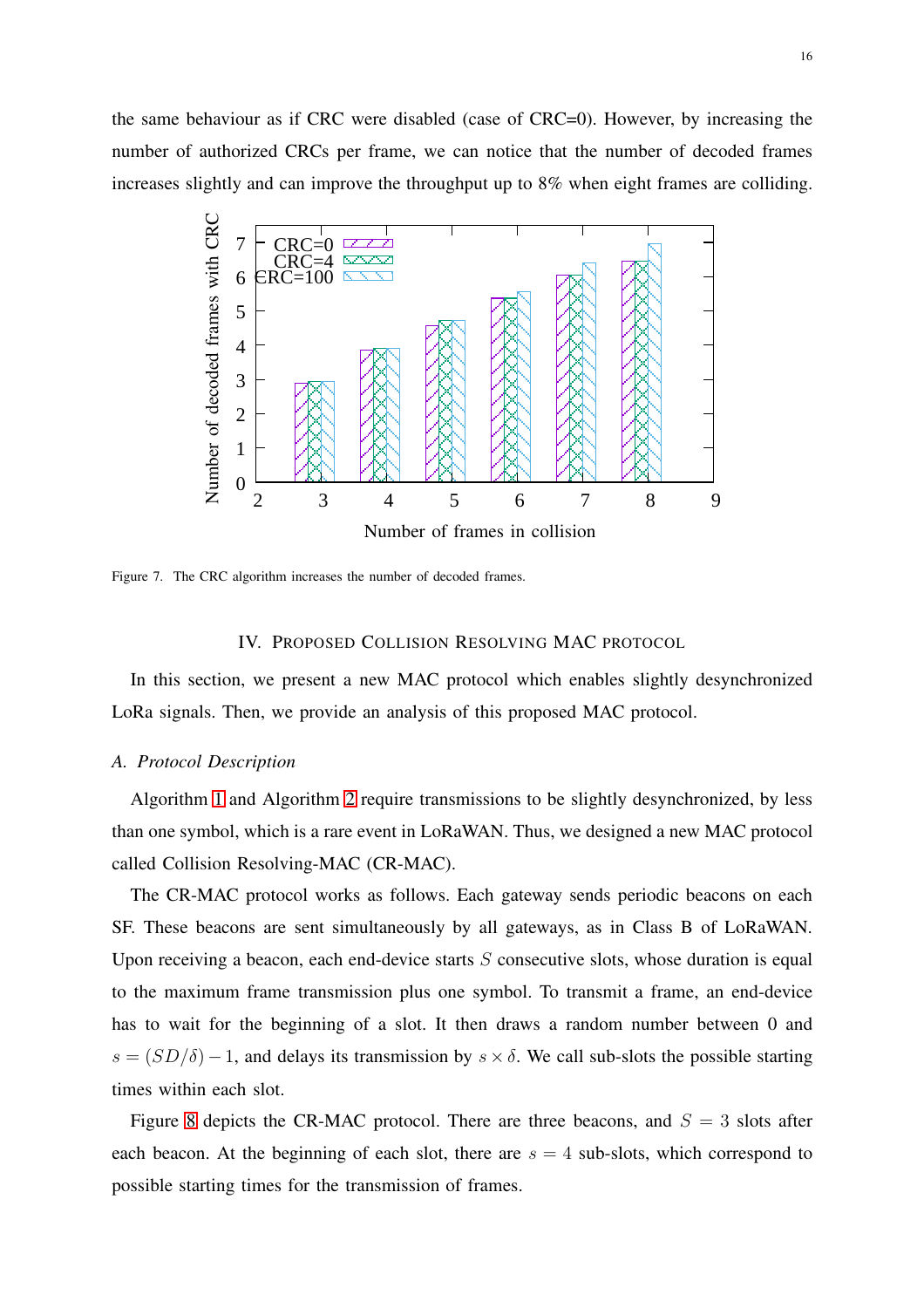

<span id="page-16-0"></span>Figure 8. Our proposed CR-MAC protocol.

With the CR-MAC protocol, if n end-devices decide to transmit a frame on the same channel, with the same  $SF$  and on the same slot, the probability that these transmissions are slightly desynchronized is equal to the probability that each node chooses a different sub-slot. This probability increases with  $s$ , and decreases with  $n$ .

If several end-devices transmit during the same sub-slot, Algorithm [2](#page-12-0) fails. However, this can be detected by counting the number of frequencies in the set  $newF$  in Algorithm [1:](#page-10-1) if it is equal to two or more, there are multiple transmissions in the same sub-slot.

In practice, the number of slots  $S$  depends on the clock drift of the end-devices, and on the symbol duration.  $S$  has an impact on the energy efficiency of  $CR-MAC$ , as it requires end-devices to listen to the beacon. Note that it would be possible for the node to listen to the beacon only when it has a frame to transmit, but in this case, S would have a larger impact on the delay.

The number of sub-slots s is computed as the symbol duration divided by  $\delta$ . The value of s gives an upper bound on the number of frames that can be decoded by Algorithm [2,](#page-12-0) or equivalently on the number of slightly desynchronized transmissions. Recall that  $\delta$  is fixed by the hardware capabilities.

The impact of this protocol on the energy consumption is limited to end-devices listening to periodic beacons, and to a slight increase in the delay before a transmission (this delay is smaller than the slot duration).

#### *B. Analysis of the Proposed CR-MAC protocol*

The performance of the CR-MAC protocol is closely related to the number of collisions, namely the number of end-devices choosing the same slot but different sub-slots.

If we denote by n the number of end-devices that choose the same slot and by s the number of sub-slots in the same slot, the probability that all  $n$  end-devices choose a distinct sub-slot  $p(n, s)$  can be determined as follows: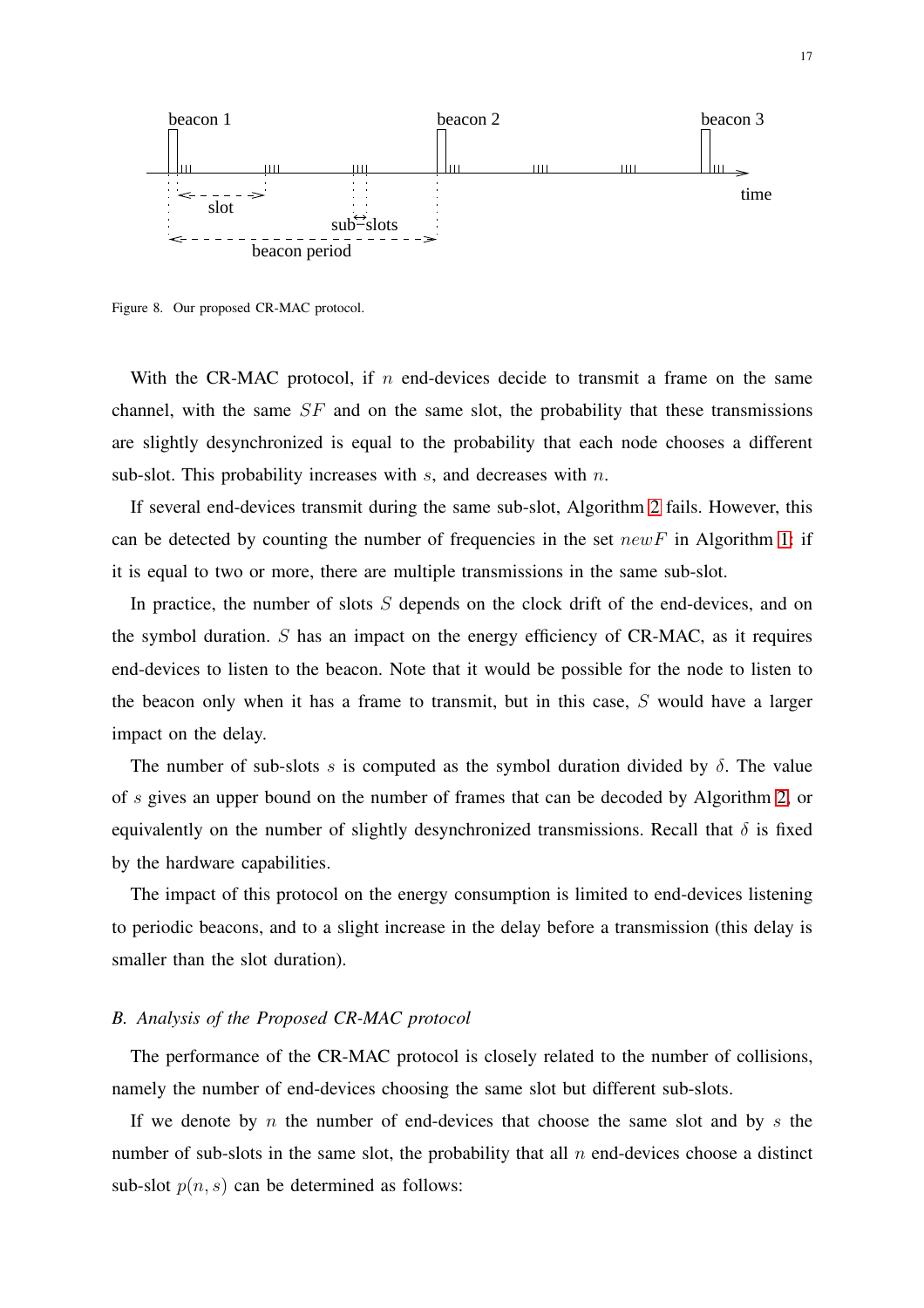- if  $n > s$ : at least two end-devices will choose the same sub-slot, therefore  $p(n, s) = 0$ ,
- if  $n \leq s$ : the number of possible patterns where all n end-devices choose distinct subslots is equal to the number of arrangements of  $n$  among  $s$ , defined by the number of combinations of *n* elements among *s* with ordering of *n*, i.e.  $A_s^n = C_s^n \times n!$ , and the total number of patterns is equal to  $s^n$ , giving:

$$
p(n,s) = \frac{A_s^n}{s^n} = \frac{s!}{(s-n)!s^n}.
$$
 (1)

This probability depends on  $s$ , which is limited by the hardware, and on  $n$ , which depends on the total number of end-devices and on their duty-cycle. Thus, if  $s$  is small, it is important to reduce n for CR-MAC to achieve a good performance.

Table [IV](#page-17-1) shows the probability that all end-devices have different sub-slots, for several values of  $n$  and of  $s$ . Obviously, the probability is 0 when there are more end-devices than sub-slots. As the number of sub-slots increases, the probability increases. For instance, the probability that  $n = 4$  end-devices have different sub-slots is about 9% for  $s = 4$ , and is 41% for  $s = 8$ . As the number of end-devices increases, however, the probability decreases. For instance, for  $s = 8$ , the probability decreases from 41% for  $n = 4$  end-devices to about 2% for  $n = 7$  end-devices. Thus, it is very important that the number of end-devices sharing the same slot is kept low, ideally between 2 and  $n = s/2$ . In practice, this can be controlled by reducing the duty-cycle of end-devices.

| Number of end-devices $n$ | Probability for $s = 2$ | Probability for $s = 4$ | Probability for $s = 8$ |  |  |  |
|---------------------------|-------------------------|-------------------------|-------------------------|--|--|--|
| 2                         | 0.5                     | 0.75                    | 0.875                   |  |  |  |
| 3                         | 0                       | 0.375                   | 0.656                   |  |  |  |
| 4                         | O                       | 0.094                   | 0.410                   |  |  |  |
| 5                         | $\theta$                | $\Omega$                | 0.205                   |  |  |  |
| 6                         | O                       | 0                       | 0.077                   |  |  |  |
|                           | O                       | 0                       | 0.019                   |  |  |  |
| 8                         | $\theta$                | 0                       | 0.002                   |  |  |  |
| Table IV                  |                         |                         |                         |  |  |  |

<span id="page-17-1"></span>NUMERICAL APPLICATION FOR THE PROBABILITY THAT THE n END-DEVICES HAVING CHOSEN THE SAME SLOT ALSO CHOOSE DIFFERENT SUB-SLOTS, AS A FUNCTION OF  $n$  and of the number of sub-slots  $s$ .

## V. NUMERICAL RESULTS

<span id="page-17-0"></span>In this section, we evaluate and compare the network performance in terms of system throughput, energy efficiency, and system delay for both the conventional LoRaWAN protocol and our CR-MAC protocol.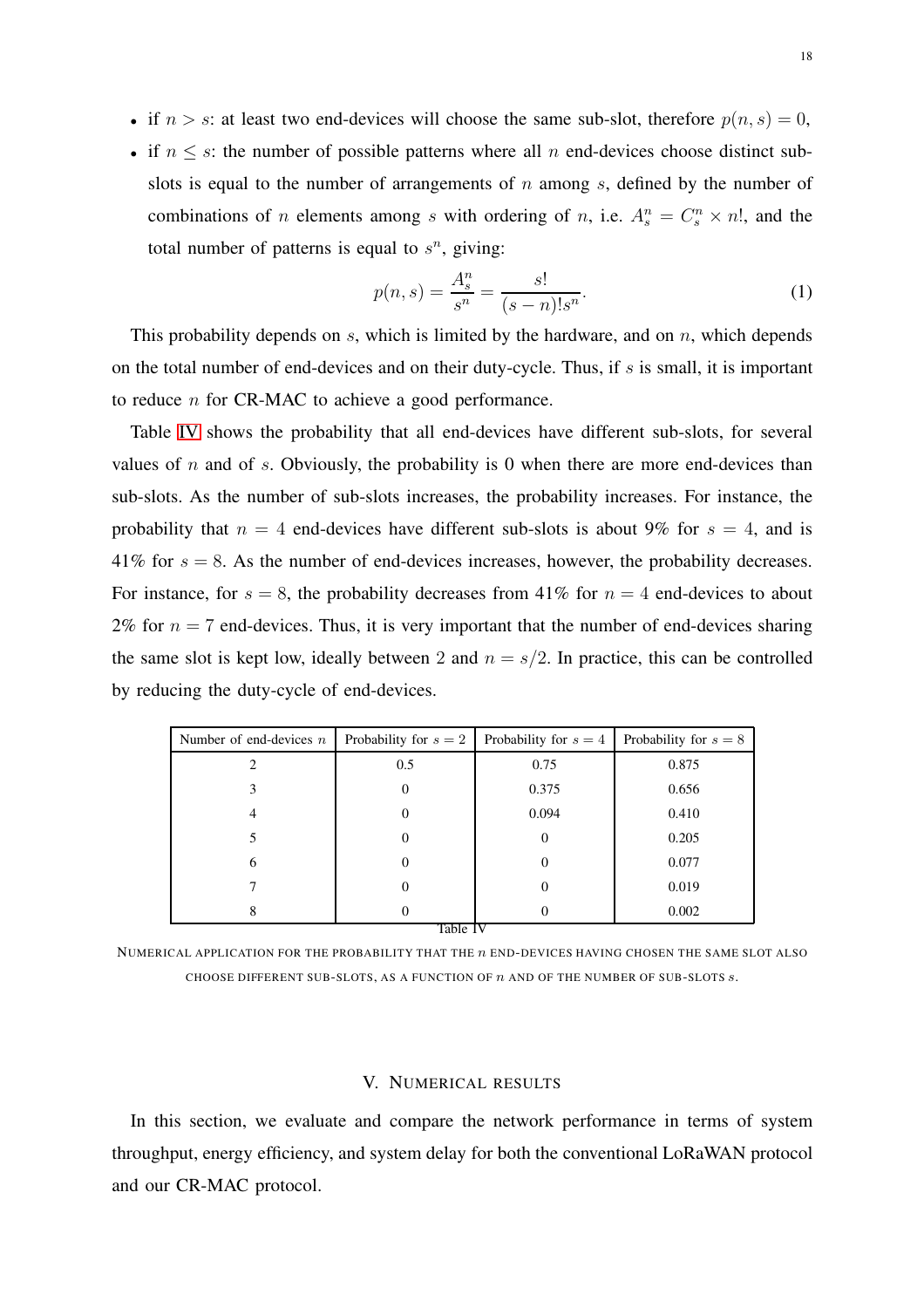#### *A. Parameter settings*

Simulations are carried out using our own simulator developed in Perl. We considered only one network server and one gateway in the network. We set the number of allowed CRC computation per frame to 4 and the size of preamble for each frame to 6 symbols (which becomes 10.25 after the addition of 2 symbols for the sync word and 2.25 symbols for down-chirps). For some simulations, we vary the number of end-devices but we set the size of the sent frames to 50 bytes. For other simulations, we vary the size of sent frames but we set the number of end-devices to 100. We also consider that all end-devices have a duty cycle of  $1\%$  $1\%$  and are on the same channel with the same SF without capture conditions<sup>1</sup>. We set the bandwidth to 125 kHz in order to have a fair comparison of the delay as it depends on the bandwidth and on the SF [\[1\]](#page-25-0). We also set the number of slots in a beacon period to 100 for our CR-MAC protocol unless otherwise specified and we consider a beacon size of 10 bytes. Finally, in case of collision, we consider only one retransmission for successful reception, which is an ideal condition for conventional LoRaWAN<sup>[2](#page-18-1)</sup>.

## <span id="page-18-2"></span>*B. Throughput*

Figure [9](#page-19-0) shows the percentage of successfully decoded frames as a function of the size of the sent frames for both the conventional LoRaWAN and our MAC protocol called CR-MAC. We vary the number of sub-slots to 2, 4, and 8. In the conventional LoRaWAN protocol, when several transmissions overlap, the signals collide and are thus considered lost. However, in the CR-MAC protocol, when more than one end-device use the same slot, their signals might be decoded if each end-device uses a different sub-slot. Thus, increasing the number of sub-slots reduces destructive collisions and increases the throughput of the system. It can be seen that the CR-MAC protocol outperforms the conventional LoRaWAN protocol. Indeed, the throughput computed by LoRaWAN is about 40%, while it reaches 58% using CR-MAC with two sub-slots, 76% with four sub-slots, and 83% with eight sub-slots.

Figure [10](#page-19-1) shows the percentage of successfully decoded frames in terms of the number of end-devices in the network for both LoRaWAN and CR-MAC protocols. We notice that this percentage decreases by increasing the number of end-devices for both protocols. This is due to the fact that in large networks, collisions are more important than in small networks.

<span id="page-18-0"></span><sup>&</sup>lt;sup>1</sup>Note that, under capture conditions the performance of the network will be improved for both LoRaWAN and CR-MAC protocols.

<span id="page-18-1"></span><sup>&</sup>lt;sup>2</sup>Note that a successful decoding after the first retransmission is more likely to happen with CR-MAC than with LoRaWAN, as shown later in Subsection [V-B.](#page-18-2)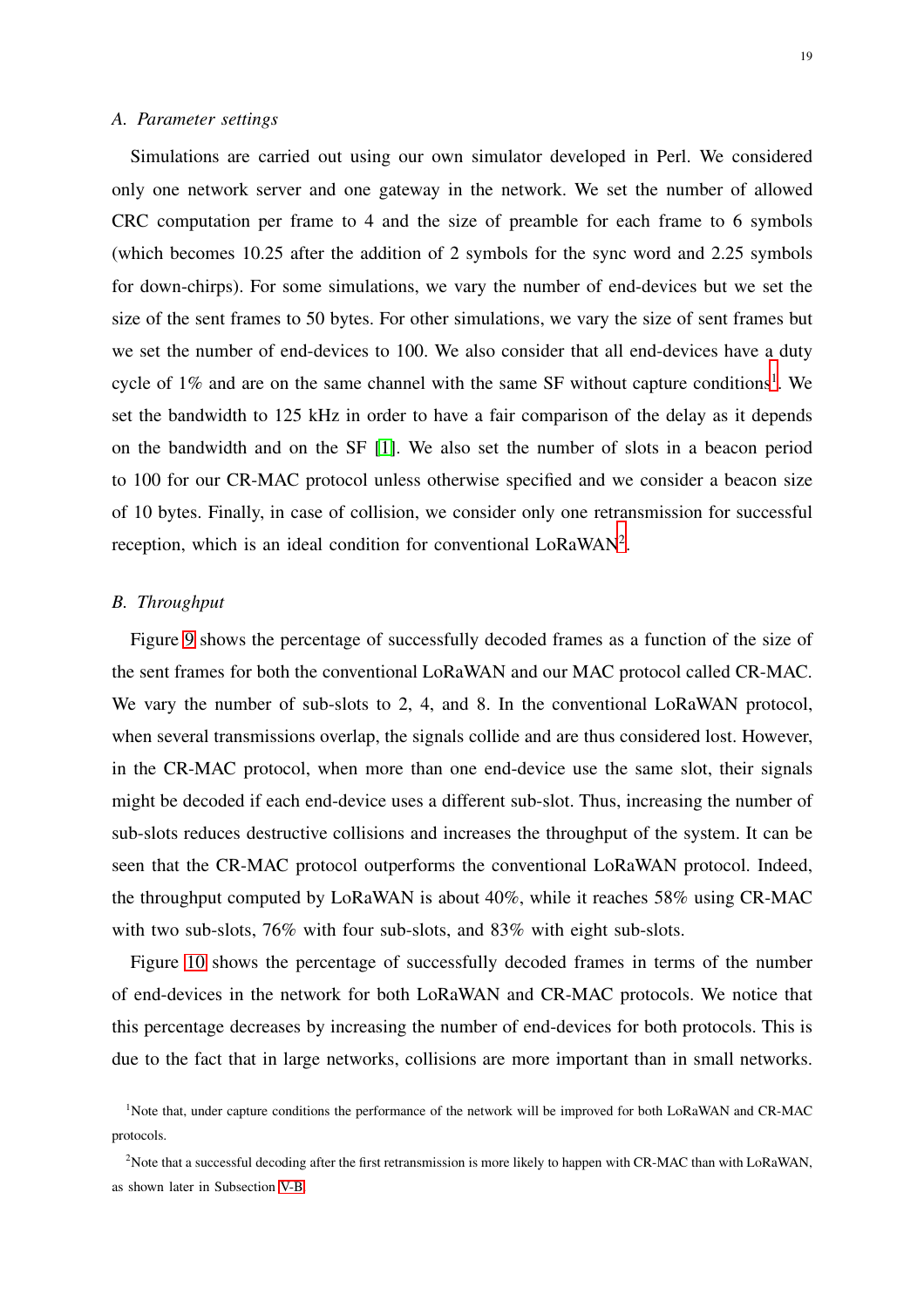

<span id="page-19-0"></span>Figure 9. The percentage of successfully decoded frames increases by increasing the number of sub-slots.

We can also notice that the performance of LoRaWAN degrades consistently compared to CR-MAC for both spreading factors SF7 and SF12. The percentage of loss is about 9 times lower in large networks (250 end-devices) than in small networks (10 end-devices). This percentage of loss is less drastic using CR-MAC. Indeed, in small networks, it is almost 0% and even for large networks, the throughput of the system goes up to 52% with SF7 and 55% for SF12. This is due to the fact that, with our proposed superposed signal decoding technique, CR-MAC is able to resolve many colliding frames.



<span id="page-19-1"></span>Figure 10. The collision resolution technique yields to considerably increasing the percentage of decoded frames.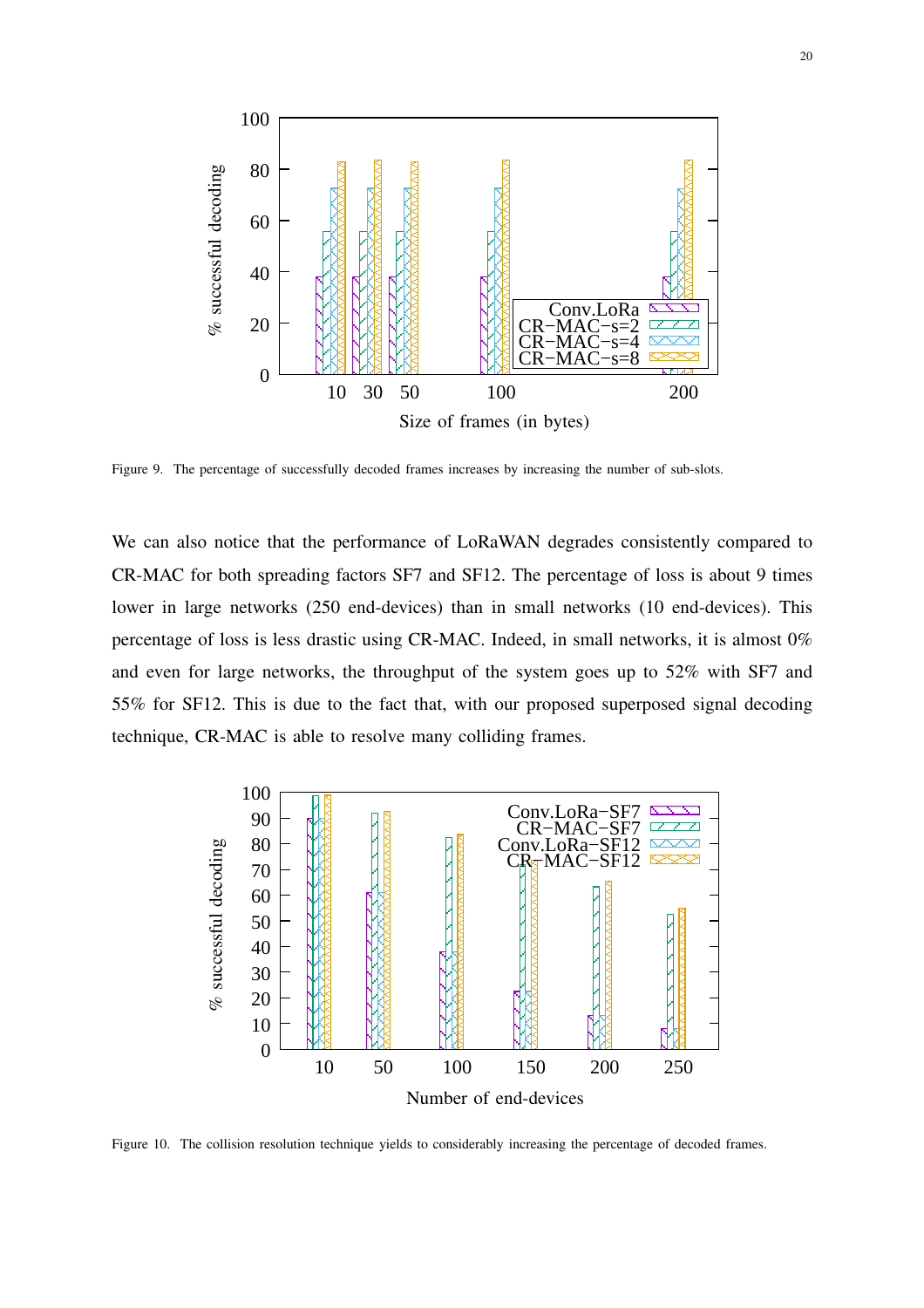| Nb. End-devices | Conv.LoRa SF7          | CR-MAC SF7             | Conv.LoRa SF12      | CR-MAC SF12           |  |  |
|-----------------|------------------------|------------------------|---------------------|-----------------------|--|--|
| 10              | $5428.571 \times 10^3$ | $11000 \times 10^{3}$  | $28.16 \times 10^3$ | $173.945 \times 10^3$ |  |  |
| 50              | $203.301 \times 10^3$  | $1107.754 \times 10^3$ | 1049                | 3290                  |  |  |
| 100             | $40.761 \times 10^3$   | $267.908 \times 10^3$  | 209                 | 1655                  |  |  |
| 150             | $12.772 \times 10^3$   | $103.184 \times 10^3$  | 65                  | 619                   |  |  |
| 200             | $5.055 \times 10^{3}$  | $52.921 \times 10^3$   | 25                  | 316                   |  |  |
| 250             | $2.388 \times 10^{3}$  | $27.777 \times 10^3$   | 12                  | 163                   |  |  |
| Table V         |                        |                        |                     |                       |  |  |

<span id="page-20-1"></span>THE ENERGY EFFICIENCY (IN BPJ) IS REDUCED BY INCREASING THE NUMBER OF END-DEVICES IN THE NETWORK.

Figure [11](#page-20-0) shows the average throughput in terms of the number of end-devices in the network for both LoRaWAN and CR-MAC protocols. We notice that the average throughput decreases with the number of end-devices, as in large networks, collisions occur more frequently. Moreover, we notice a large gain between the throughput computed with SF7 and the throughput computed with SF12. Indeed, although a larger SF enables slightly better collision resolution, it corresponds to much smaller bitrates. Finally, as our protocol is able to decode superposed LoRa signals, we notice that it outperforms LoRaWAN protocol with a gain up to 75%.



<span id="page-20-0"></span>Figure 11. The collision resolution technique yields to considerably increasing the average throughput of the network.

## *C. Energy Efficiency*

In this subsection, we compute the energy efficiency defined by the ratio of the total number of successfully received bits and the total consumed energy. The consumed energy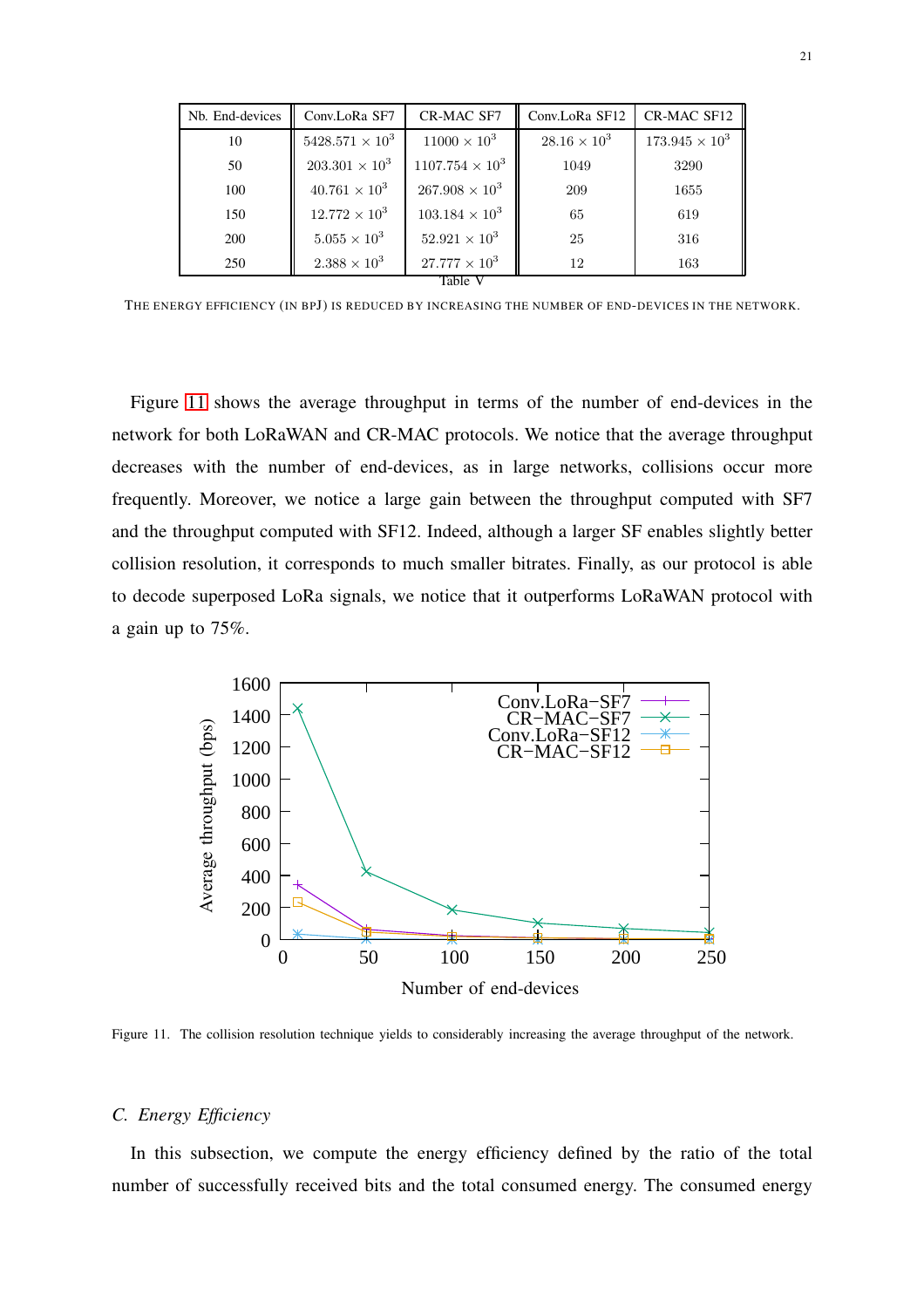for LoRaWAN is the sum of transmit powers during frame transmission for all the enddevices. However, for CR-MAC, the consumed energy is the sum of the transmit powers during frame transmission for all end-devices and the power required for listening beacons during the time on air of beacons for a beacon size of 10 bytes.

Table [V](#page-20-1) shows the energy efficiency computed for both LoRaWAN and CR-MAC protocols, for SF7 and SF12. We set the number of slots to 100 and we vary the number of end-devices in the network. The transmit power is set to 66 mW and the received power is set to 19.5 mW [\[24\]](#page-26-2). We notice that using SF7, CR-MAC protocol outperforms LoRaWAN with a gain up to 50% for small networks and up to 90% for large networks. Moreover, using SF12, the CR-MAC protocol shows a large gain compared to LoRaWAN. The gain goes up to 84% for small networks and up to 92% for large networks. This is due to the fact that the collision resolution implemented by CR-MAC reduces the delay as the number of retransmissions decreases compared to LoRaWAN, and considerably increases the average throughput.

Figure [12](#page-22-0) and Figure [13](#page-22-1) show the energy efficiency computed for both LoRaWAN and CR-MAC protocols. Here, we set the number of end-devices to 100 and we vary the number of slots in the beacon period. The energy efficiency computed by LoRaWAN is always the same. This is because transmissions in LoRaWAN follow the ALOHA mechanism and are independent of slots. However, we notice that the energy efficiency computed by CR-MAC slightly increases with the number of slots especially with SF7. Indeed, frames transmitted with SF7 have a short time on air. Thus, end-devices are in listening mode frequently and the CR-MAC protocol generates more beacon periods. This is why the energy efficiency is less important with a small number of slots than the energy efficiency achieved with a large number of slots. However, frames transmitted with SF12 have a large time on air and thus CR-MAC protocol results into less beacon periods per unit time, compared to SF7. This is why the energy efficiency remains almost constant against the number of slots in a beacon period. Compared to LoRaWAN, we observe a gain between 72% for a small number of slots and 86% for a large number of slots using SF7, and a gain of 87% using SF12.

## *D. Delay*

Figure [14](#page-23-0) shows the average delay in terms of the number of end-devices for LoRaWAN and CR-MAC protocols. We notice that the delay increases with the number of end-devices and SF for both protocols. Indeed, in conventional LoRaWAN with a large number of enddevices, the probability to send frames without interference is low as end-devices use ALOHA mechanism for transmission. We observe also that CR-MAC outperforms LoRaWAN protocol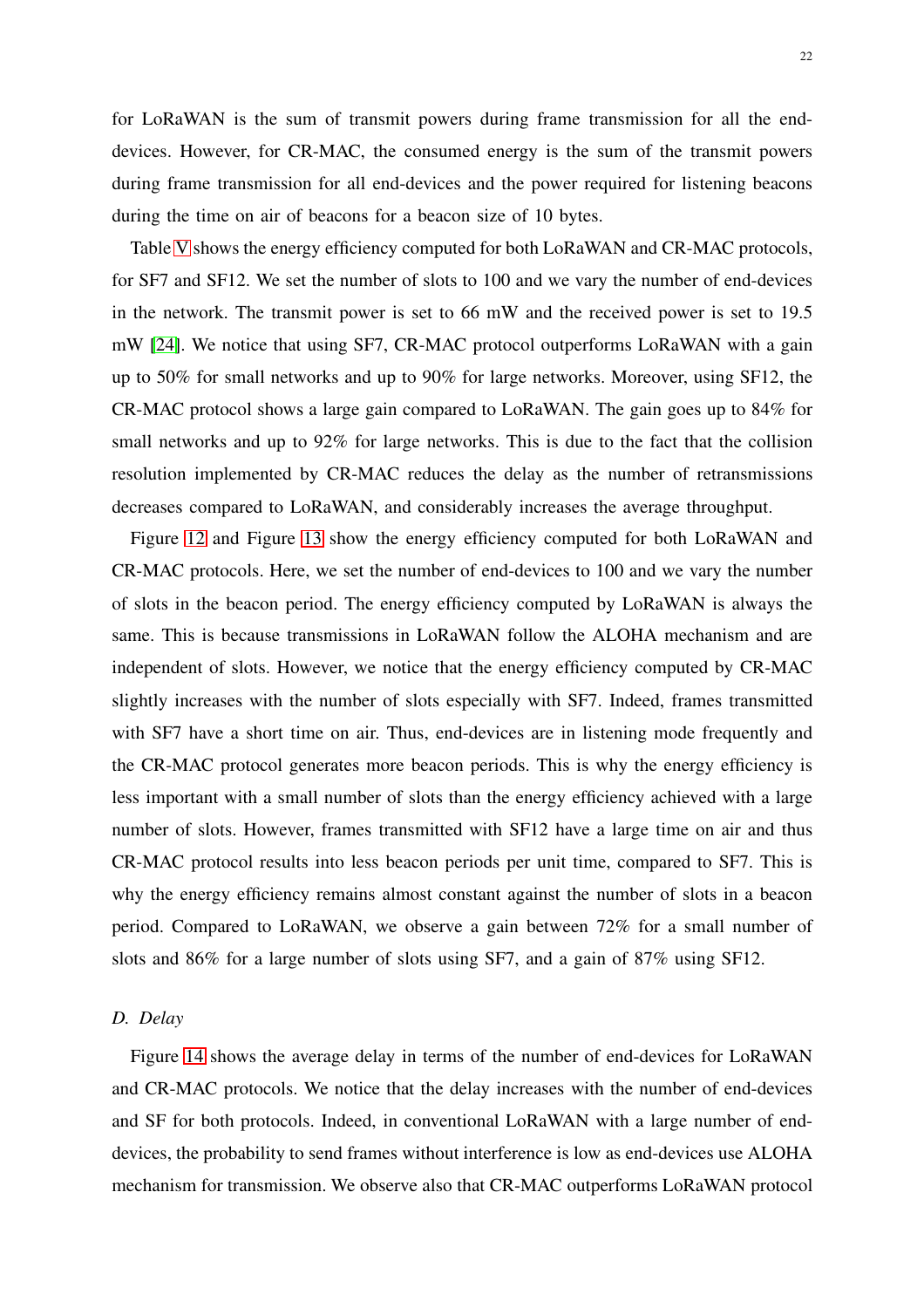

<span id="page-22-0"></span>Figure 12. Using SF7, the transmission time is small, thus the end-devices listen frequently. This reduces the energy efficiency. Despite this, CR-MAC outperforms LoRaWAN.



<span id="page-22-1"></span>Figure 13. Using SF12, the transmission time is large, thus the listening period of the end-devices is short. This does not significantly impact the energy efficiency. CR-MAC outperforms LoRaWAN.

and shows a delay reduction of 10% for small networks and of up to 45% for large networks. This is due to the fact that CR-MAC reduces the percentage of frame collisions as it is beaconbased. Moreover, CR-MAC is able to correctly decode collided frames which is not the case of LoRaWAN protocol, and thus CR-MAC may reduce the number of retransmissions. Furthermore, we notice a difference in delay when using different spreading factors. Indeed, as our protocol is able to cancel collisions, retransmissions are not always needed. In addition,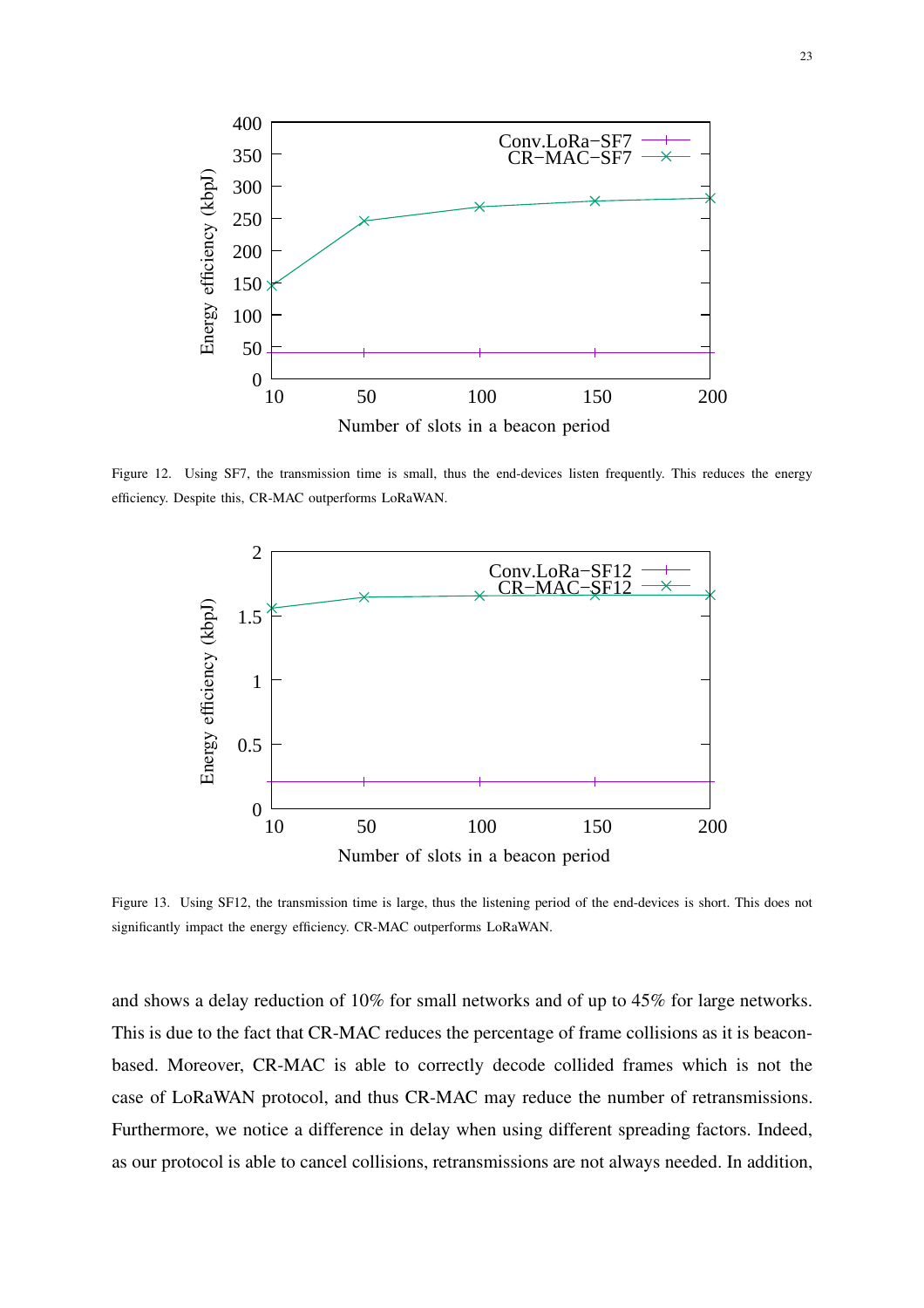the frame transmission duration depends on SF. With SF12, the transmission duration of a frame is larger than with SF7, thus inducing a larger delay for correct frames reception compared to SF7.



<span id="page-23-0"></span>Figure 14. The delay against the number of end-devices for CR-MAC outperforms the delay for LoRaWAN due to our collision resolution technique.

Finally, Figure [15](#page-24-1) shows the average delay in terms of the size of the frames for LoRaWAN and CR-MAC protocols. We notice that the delay increases with SF and with the size of the frame for both protocols. Indeed, dealing with large frames yields to long transmissions and thus long duration for channel unavailability for each end-device. For example, for SF7, a frame of 10 bytes needs 39.17 ms to be transmitted, while a frame of 100 bytes needs 172.29 ms. Moreover, a frame of 50 bytes needs about 2 seconds to be transmitted with SF12, but it needs only 95 ms with SF7. The time on air of frames is the same for LoRaWAN and for CR-MAC, but CR-MAC requires an extra delay of half a slot (to wait for the slot start) plus half a symbol (to wait for the sub-slot start) on average. However, CR-MAC still outperforms LoRaWAN in Fig [15](#page-24-1) even under ideal retransmission conditions. In reality, the gain may be even higher because LoRaWAN might use the 7 retransmissions defined in [\[22\]](#page-26-0) which is not the case for CR-MAC as it is able to decode superposed signals using the collision resolution technique. We notice a reduction of the delay of 75% for large frames.

To summarize, by resolving collisions, the CR-MAC protocol is able to jointly increase the network throughput and decrease the delay with a very small energy increment due to the beacons. Thus, the energy efficiency of CR-MAC is much higher than that of conventional LoRaWAN. In addition, smaller SFs further improve the achievable network performance.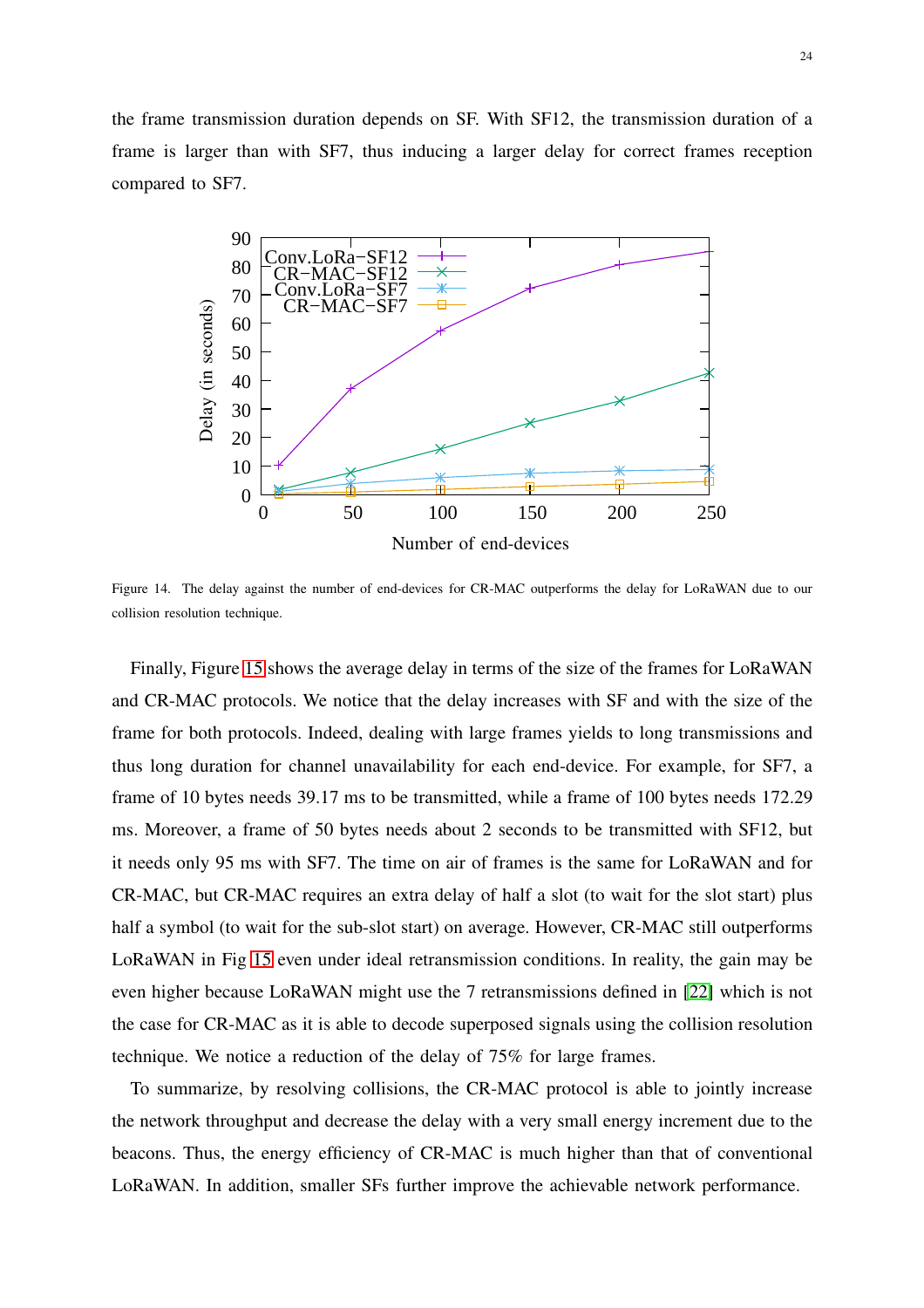

<span id="page-24-1"></span><span id="page-24-0"></span>Figure 15. The delay against frame size for CR-MAC outperforms the delay for LoRaWAN due to our collision resolution technique.

## VI. CONCLUSIONS

Collisions in LoRa networks are very harmful to the overall network performance. Indeed, when a gateway receives several superposed LoRa signals with comparable receive power levels, on the same channel and with the same SF, it is unable to decode these signals which are hence lost. In this paper, we proposed a novel beacon-based MAC protocol using a collision resolution technique that enables to decode two or more superposed LoRa signals. The proposed decoding algorithm exploits the slight desynchronization among superposed signals as well as the specificities of LoRa physical layer. We also show that the decoding performance of our collision resolution technique can be further improved by making use of the CRC which is already available in each frame. Simulation results show that, compared to the conventional LoRaWAN protocol, the proposed CR-MAC protocol provides remarkable performance improvements, both in terms of system throughput and energy efficiency. In addition, the proposed protocol enables significant delay reductions which is one of the most challenging tasks in 5G wireless communication systems.

In the future work, we will further enhance our proposed protocol by designing tailored retransmission strategies. Furthermore, the feasibility of our proposal may be demonstrated through experimental evaluations using Software Defined Radio.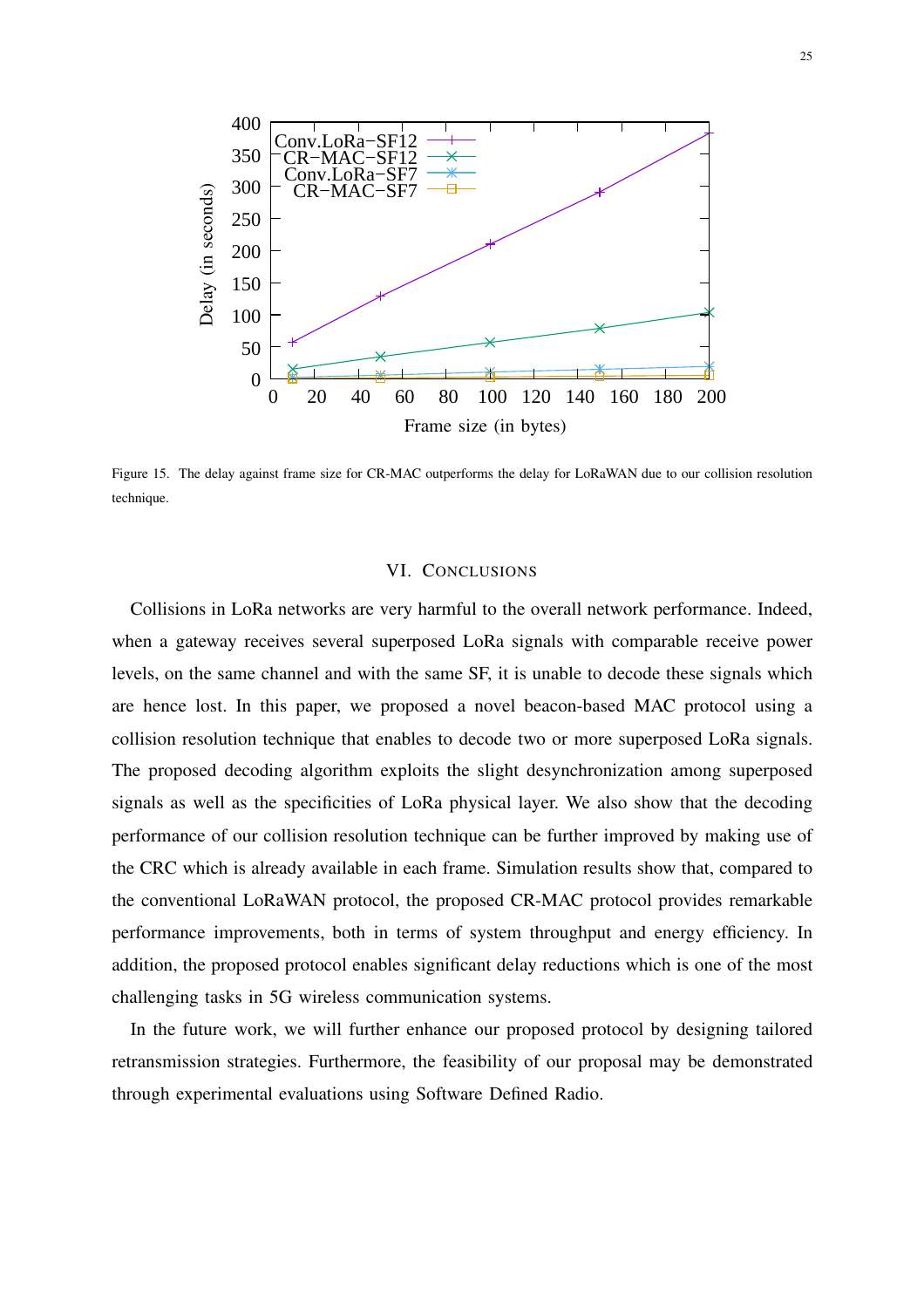#### **REFERENCES**

- <span id="page-25-1"></span><span id="page-25-0"></span>[1] Semtech Corporation, "AN1200.22 LoRa Modulation Basics," Semtech, Application note Revision 2, 2015, accessed 2018-01-29. [Online]. Available:<http://www.semtech.com/uploads/documents/an1200.22.pdf>
- <span id="page-25-2"></span>[2] Sigfox, http//www.sigfox.com.
- <span id="page-25-3"></span>[3] Ingenu, http//www.ingenu.com.
- <span id="page-25-4"></span>[4] X. Xiong, K. Zheng, R. Xu, W. Xiang and P. Chatzimisios, "Low Power Wide Area Machine-to-Machine Networks: Key Techniques and Prototype," *IEEE Communications Magazine*, vol. 53, no. 9, pp. 64–71, September 2015.
- <span id="page-25-5"></span>[5] U. Raza, P. Kulkarni, R. Xu and M. Sooriyabandara, "Low Power Wide Area Networks: an Overview," *IEEE Communications Surveys and Tutorials*, vol. 19, no. 2, pp. 855–873, January 2017.
- [6] S. Kartakis, B.D. Choudhary, A.D. Gluhak, L. Lambrinos and J.A. McCann, "Demystifying low-power wide-area communications for city IoT applications," in *ACM Tenth ACM International Workshop on Wireless Network Testbeds, Experimental Evaluation, and Characterization (WiNTECH '16)*, NYC, New York, October 2016.
- <span id="page-25-7"></span><span id="page-25-6"></span>[7] M. Centenaro, L. Vangelista, A. Zanella, and M. Zorzi, "Long-range communications in unlicensed bands: the rising stars in the IoT and smart city scenarios," *IEEE Wireless Communications*, 2016.
- [8] K. E. Nolan, W. Guibene, and M. Y. Kelly, "An evaluation of low power wide area network technologies for the Internet of Things," in *International Wireless Communications and Mobile Computing Conference (IWCMC)*, pp. 439–444.
- <span id="page-25-8"></span>[9] J. Petäjäjärvi, K. Mikhaylov, R. Yasmin, M. Hämäläinen, and J. Iinatti, "Evaluation of LoRa LPWAN technology for indoor remote health and wellbeing monitoring," *International Journal of Wireless Information Networks*, vol. 24, no. 2, pp. 153–165, 2017.
- <span id="page-25-10"></span><span id="page-25-9"></span>[10] LoRa Alliance Technical Committee, "LoRaWAN 1.1 Specification," LoRa Alliance, Standard V1.1, 2017.
- <span id="page-25-11"></span>[11] ——, "LoRaWAN 1.1 Regional Parameters," Standard V1.1, Revision A, 2017.
- <span id="page-25-12"></span>[12] Z. Qin and J. A. McCann, "Resource Efficiency in Low-Power Wide-Area Networks for IoT Applications," in *IEEE Global Communications Conference (Globecom)*, 2017.
- <span id="page-25-13"></span>[13] W. M. B. Reynders and S. Pollin, "Power and spreading factor control in low power wide area networks," in *IEEE International Conference on Communications (ICC)*, 2017.
- <span id="page-25-14"></span>[14] J. Lim and Y. Han, "Spreading Factor Allocation for Massive Connectivity in LoRa Systems," *IEEE Communications Letters*, vol. 22, no. 4, pp. 800–803, April 2018.
- <span id="page-25-15"></span>[15] M. Bor, U. Roedig, T. Voigt and J.M. Alonso, "Do LoRa Low-Power Wide-Area Networks Scale?" in *ACM MSWiM*, Malta, November 2016.
- <span id="page-25-16"></span>[16] O. Georgiou and U. Raza, "Low Power Wide Area Network Analysis: Can LoRa Scale?" *IEEE Wirel. Commun. Letters*, vol. 6, no. 2, pp. 162–165, April 2017.
- [17] D. Croce, M. Gucciardo, I. Tinnirello, D. Garlisi, and S. Mangione, "Impact of spreading factor imperfect orthogonality in LoRa communications," in *International Tyrrhenian Workshop on Digital Communication (TIWDC)*, ser. Communications in Computer and Information Science (CCIS), vol. 766, 2017, pp. 165–179.
- <span id="page-25-18"></span><span id="page-25-17"></span>[18] G. Zhu, C.-H. Liao, M. Suzuki, Y. Narusue, and H. Morikawa, "Evaluation of LoRa receiver performance under co-technology interference," in *IEEE Consumer Communications and Networking Conference (CCNC)*, 2018.
- <span id="page-25-19"></span>[19] A. Waret, M. Kaneko, A. Guitton and N. El Rachkidy, "LoRa Throughput Analysis with Imperfect Spreading Factor Orthogonality," arXiv:1803.06534 [cs.NI], 2018.
- <span id="page-25-20"></span>[20] N. El Rachkidy, A. Guitton, and M. Kaneko, "Decoding superposed LoRa signals," in *IEEE Local Computer Networks (LCN)*, 2018.
- [21] C. Goursaud and J.-M. Gorce, "Dedicated networks for IoT: PHY / MAC state of the art and challenges," *EAI endorsed Transactions on Internet of Things*, 2015.